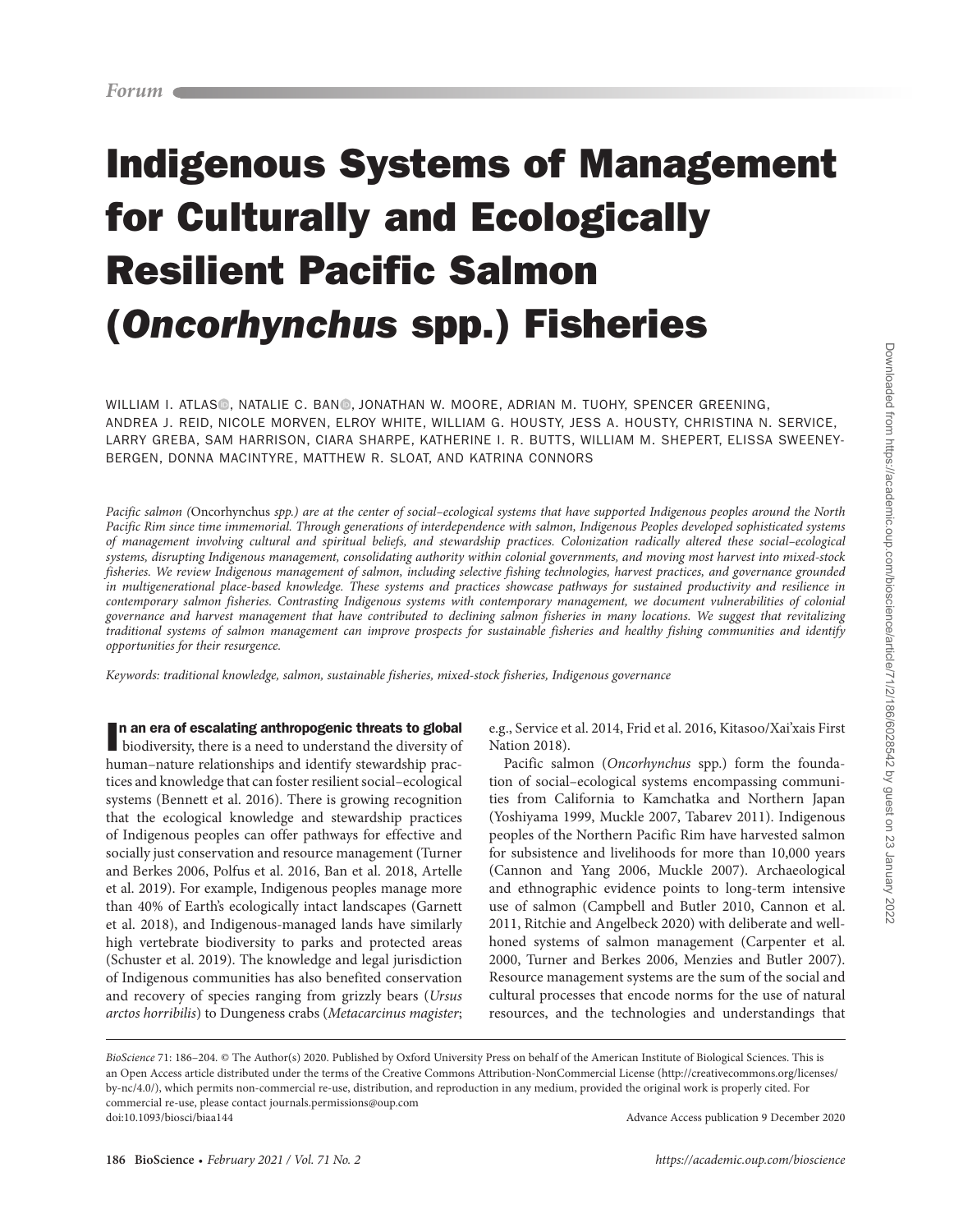underpin management actions (Lertzman 2009). Indigenous management systems promoted the sustained productivity of precolonial salmon fisheries, which likely rivaled early colonial commercial fisheries in their scale (e.g., Craig and Hacker 1940, Glavin 1996, Meengs and Lackey 2005). These systems were rooted in traditional laws, cultural and spiritual beliefs, and management practices that promoted sustained abundance and access to wild salmon by limiting the risks of overharvest and population collapse (Swezey and Heizer 1977, Harris 2001, Haggan et al. 2006, Ritchie and Angelbeck 2020).

In Canada and the United States, Indigenous management of Pacific salmon was painfully and intentionally disrupted beginning in the mid-nineteenth century and replaced by colonial government authority. This transformation fundamentally altered the scales, methods, and locations of salmon harvesting, stripping rights and jurisdiction from Indigenous people and beginning a struggle for access and governance authority that continues to this day (Higgs 1982, Newell 1993, Harris 2001). However, many modern salmon fisheries are struggling to provide sustainable social, economic, and ecological benefits; for example, in Canada, the number of commercial licenses has decreased, catches have crashed, and many salmon populations face conservation risks (Price et al. 2017, Walters et al. 2019).

Despite the destructive impacts of colonization, Indigenous culture and knowledge are resurgent in Canada and the United States. Salmon remain integral to the food security, cultural practices, health, and economy of Indigenous peoples (Chan et al. 2011, Marushka et al. 2019, Steel 2020). Although different legal and societal circumstances have contributed to this resurgence across North America, Indigenous communities are increasingly responsible for the management of fisheries, and stewardship of lands and natural resources within their homelands. Amid this ongoing transformation there is increasing recognition that Indigenous knowledge and management systems can contribute to restoring the productivity and resilience of aquatic ecosystems and fisheries (Turner and Berkes 2006, Lepofsky and Caldwell 2013, Salomon et al. 2019). Fisheries science and management should therefore seek solutions beyond the bounds of fisheries science, learning from and empowering Indigenous knowledge to benefit salmon-dependent communities and ecosystems (Reid et al. 2020).

In the present article, we provide examples of Indigenous salmon management systems, discussing the scale, methods and values that guide Indigenous management of salmon and contrasting them with contemporary fisheries management. We also give examples of how these technologies are being brought back to life, highlighting opportunities for their application to contemporary management and cogovernance challenges (supplemental table S1). Having supported vibrant salmon-dependent communities for millennia before European settlement, we believe

that revitalizing Indigenous salmon management systems can support long-term opportunities for equitable and sustainable harvest of wild salmon across western North America.

## Contemporary salmon management: History and challenges to sustainability

The changes in governance, technology, and fishery management that began with European colonization of western North America in the nineteenth century gave rise to a commercial fishing industry that has shaped the economics and fate of salmon fisheries in profound ways. In the present article, we review some shifts in salmon management systems and the social and ecological issues they have posed. Given the diversity of modern and traditional salmon fisheries, it is beyond the scope of this article to provide a comprehensive analysis of their respective strengths and weaknesses. Indeed, there are commercial salmon fisheries that are archetypes of sustainable natural resources extraction and management, such as the Bristol Bay, Alaska, sockeye salmon fishery (Hilborn et al. 2003). Instead, we identify a set of frequent challenges to the sustainability of contemporary salmon fisheries and point to areas in which Indigenous management systems, knowledge, and harvest technologies can provide pathways to sustainability.

The commercialization of fisheries transformed the values and understandings guiding fisheries management, because colonial governments and fishing companies sought to develop and extract resources for global markets (Newell 1993, Yoshiyama 1999, Harris 2001). The rise of combustion engines, monofilament nets, and other fishing technologies powered increasingly effective salmon fishing, whereas canning and refrigeration allowed huge quantities of salmon to be packed and shipped to global markets (Newell 1993, Meggs 1991, Taylor 1999, Morishima and Henry 2000). In the rush to extract wealth from the watersheds of the Pacific Northwest, salmon habitats were damaged, sometimes irreparably, by logging, mining, diking, dam construction and other destructive land use (Baird 1875, Stone 1892, Miller 2010). Habitat destruction coupled with extreme harvest pressure precipitated declines in salmon populations from the Skeena in British Columbia (BC) to the Sacramento River in California (Ricker and Smith 1975, Higgs 1982, Ricker 1987, Yoshiyama 1999).

Among the most profound transformations in management brought on by colonization was the shift to mixedstock ocean fisheries, which gradually replaced Indigenous in-river salmon fisheries as the primary method and scale of harvest (Cobb 1921, Higgs 1982, Morishima and Henry 2000). Mixed-stock fisheries intercept fish during their oceanic feeding migrations, harvesting salmon from numerous populations. Many salmon in the Eastern Pacific traverse US, Canadian, and international waters during their migratory life cycle, and fish are routinely harvested outside their country and Indigenous territory of origin (PSC 2020a).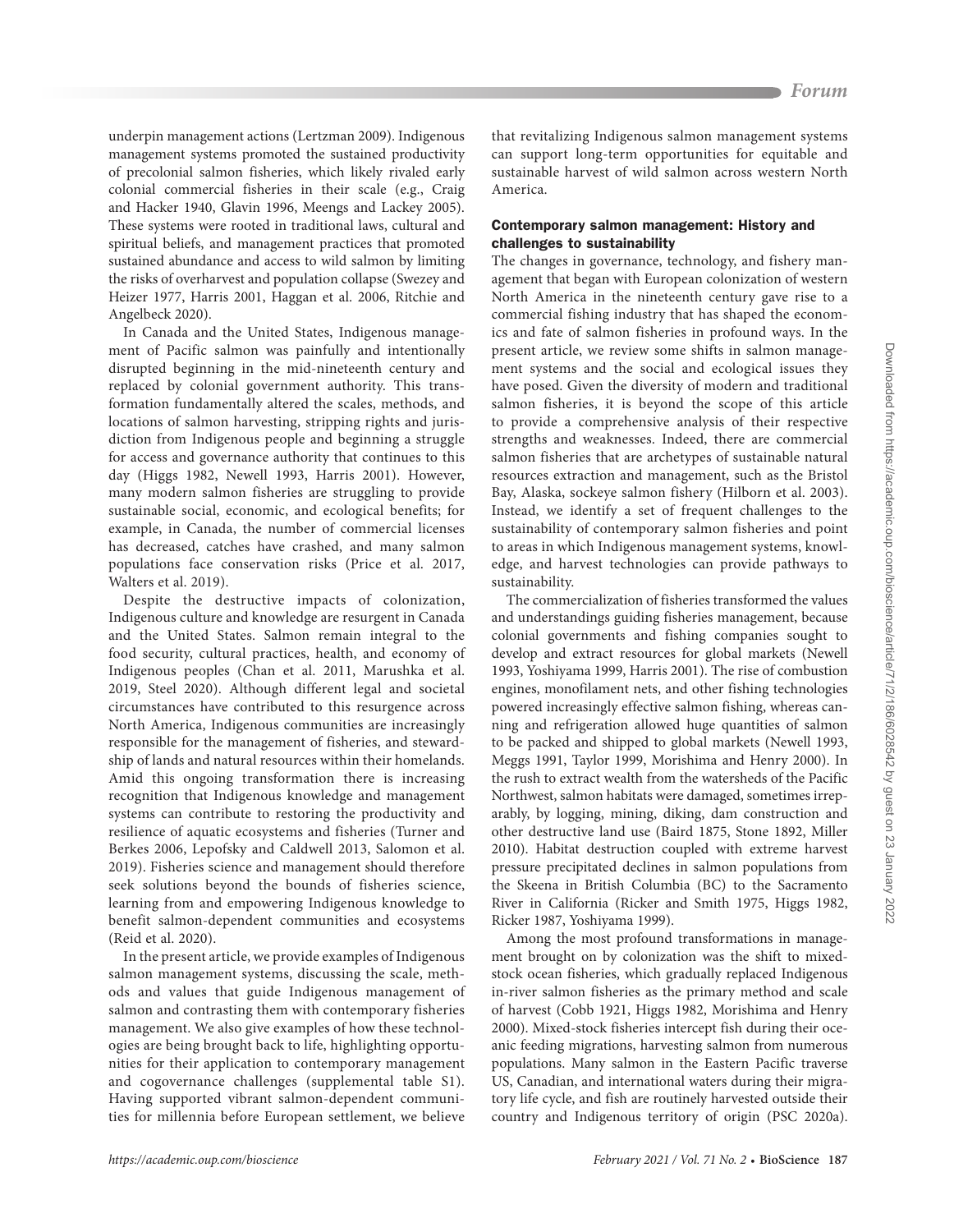Therefore, the migratory life cycle of salmon poses additional challenges to sustainability by creating mismatches between management decisions, fishery opportunities, and the biologically relevant processes that support salmon populations (e.g., river disturbance, rainfall and temperature, and ocean climate and productivity; Bottom et al. 2009, Malick et al. 2017). These mismatches have created adverse downstream consequences for people, ecosystems, and salmon through intensive mixed-stock harvest, resource development, land use, and overproduction of hatchery salmon by industrial nations around the Pacific Rim (e.g., Moore et al. 2015, Sexton et al. 2020, Vierros et al. 2020). Supporting greater engagement and participation in monitoring and management among Indigenous peoples and local communities is one avenue toward alleviating the negative impacts of these scale mismatches (Herse et al. 2020).

Managers have long recognized that mixed-stock harvest can undermine the sustainability of salmon fisheries, if smaller or less productive populations are harvested in fisheries targeting abundant stocks (Ricker 1973, PFMC 1978, Hilborn 1985). In these instances, overharvest can threaten the long-term viability of wild salmon populations and fisheries (e.g., Connors et al. 2019). Management measures to limit the impacts of these mixed-stock fisheries may also be harmful to fishing communities if they reduce fishing opportunity for locally abundant populations (Martin 2008, Langdon 2015, Walters et al. 2019). By the 1960s, concerns over declining salmon runs drove efforts to curb overcapitalization through license privatization, consolidation, and buybacks efforts in both Canada and the United States (Newell 1993, Brown 2005, Carothers 2010). Efforts to shrink the commercial fishing fleet ultimately reduced the number of commercial licenses and fishing boats in remote and Indigenous communities, undermining access to salmon-fishing livelihoods and food security (Carothers 2010, Langdon 2015, Angel 2017, Steel 2020). The social–ecological and economic viability of commercial salmon fisheries has been further undermined by infrequent or unpredictable openings (e.g., Martin 2008, Walters et al. 2019), fluctuations in prices driven by global markets, and management objectives that are often narrowly focused on maintaining maximum sustainable yields (Adkinson and Finney 2003, Bjorndal et al. 2003, Hilborn 2006, Healey 2009).

Responding to the need for cooperative management of ocean salmon fisheries between the United States and Canada, the Pacific Salmon Treaty (PST) was first ratified in 1985 and was updated in 2019 to enable bilateral management of salmon fisheries (PSC 2020b). Although the treaty seeks to foster equitable and transparent management of salmon between the two countries, the legal primacy of this agreement has shaped management objectives, allocation, and monitoring in both countries, often with limited input from salmon-dependent communities (Knight 2000, Vierros et al. 2020). Therefore, contemporary salmon management governs resource use across vast spatial scales,

and decision-making flows downstream from centralized government authorities operating under bilateral treaty arrangements. Centralized systems of command and control resource management decouple local resource users from management decisions, limiting the ability of local knowledge and values to penetrate decision making processes (Holling and Meffe 1996), thereby reducing access and agency within local communities that depend on fisheries or other natural resources for their livelihoods (figure 1; Leal 1998, Healey 2009, Pinkerton et al. 2014).

The management of fisheries in both countries is challenged by a lack of baseline data on salmon abundance, run timing, and harvest rates in mixed-stock fisheries (Halupka et al. 2003, Malick et al. 2017, Price et al. 2017). Monitoring salmon populations across the vast western North American range of salmon is costly and logistically challenging, and in many regions most populations are currently unmonitored (e.g., Connors et al. 2018). Harvest rates, migration timing, and marine distributions for many stocks are inferred from nearby intensively monitored populations—often hatcheryreared salmon—that are marked with coded-wire tags and adipose fin clips and recovered during fishery monitoring and spawner enumeration (e.g., Morris et al. 2007, English et al. 2018, Shelton et al. 2019). However, given the limited number of indicator stocks in many areas of BC and Alaska, and evidence that migration timing, routes, and fishery interceptions may vary considerably between proximal stocks, estimates of harvest inferred from indicator populations may yield unreliable estimates of harvest for many populations (Beacham et al. 2020).

Habitat loss, climate-driven declines in ocean survival, and efforts to minimize impacts on populations with variable conservation status have eroded salmon fishing economies (Martin 2008, Angel 2017, BCWSAB 2018). Given these challenges and risks of mixed-stock fisheries, managers have recently prioritized precaution and reduced salmon fishery openings and harvest quotas (Walters et al. 2019, Fisheries and Oceans Canada 2019a). In fact, in 2019, the total quantity and landed value of salmon caught in the Canadian commercial fishery was the lowest on record and commercial fisheries were closed along much of the BC coast (Fisheries and Oceans Canada 2019b).

## Traditional Management Systems

Indigenous management systems offer alternatives to contemporary resource management because of differences in cultural values and knowledge that have motivated their development. Whereas colonial societies have largely emphasized extraction of resources for short-term profit, resource management by Indigenous peoples has tended to emphasize multigenerational sustenance and reciprocity (Trosper 2002, Ban et al. 2019, Curran et al. 2020). Indigenous management systems, guided by traditional knowledge and law, also share several key attributes with contemporary resource management; for example, both are guided by knowledge gained through the continuous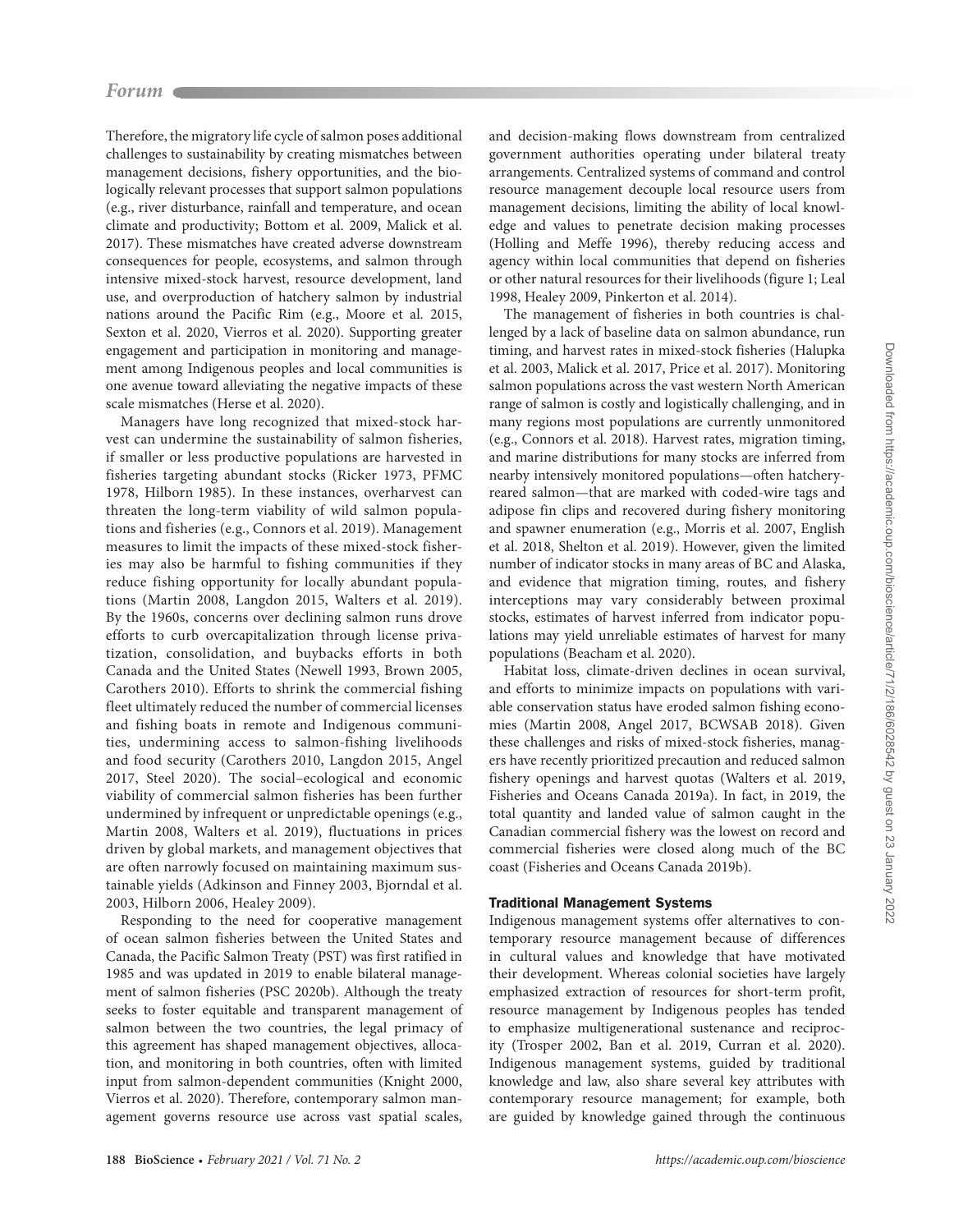**Forum**





Fish traps built at or adjacent to the river mouth catch staging salmon as they wait to move into the river. Fish move in shore when the tide is high and are stranded behind stone or wooden trap walls when the tide subsides.

**Reef nets capture** 

migrating salmon in the ocean and are effective in locations where salmon migrate through shallower water. The upstream ends of net leads are anchored to the bottom, funneling salmon into the heart of the net. The net is then lifted out of the water, allowing fishers to selectively harvest salmon and release non-target species.

channel where they can be easily caught.

Dip nets are a ubiquitous, effective, and simple way of catching migrating salmon. Most effective at narrow canyons and cascades where fish are concentrated along the shore, dip netting sites are often passed down through families for generations.

> **Fish wheels** are a stationary fishing technology powered by the flow of the river. They are often used in glacially turbid rivers. The wheel spins with the current, scooping fish out of the water and dropping them in a holding box unharmed.

**Figure 1. A variety of traditional Indigenous fishing technologies and details of their use.**

Tide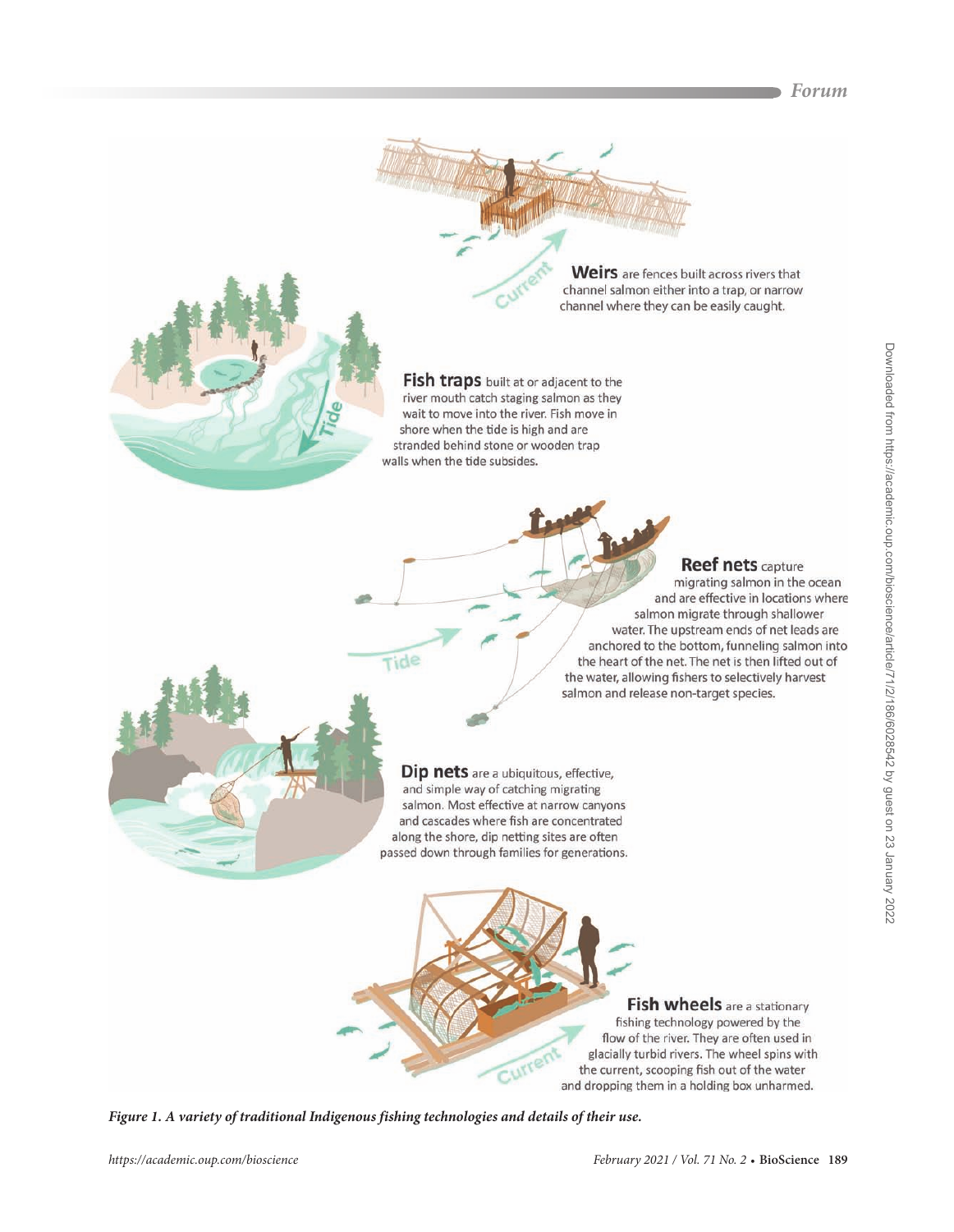observation of natural systems (Carpenter et al. 2000, Turner and Berkes 2006, Lertzman 2009). However, key differences exist in the scale, time horizons, and organizational hierarchies of Indigenous and contemporary resource management systems (figure 1).

Indigenous peoples of the Pacific Northwest have long established and complex institutions of governance that emphasize the conscious protection of the nonhuman world. Each nation or tribe possesses unique laws and stewardship practices. Despite their unique knowledge and traditions, Indigenous understandings of ecosystems, and the management systems that flow from traditional knowledge tend to incorporate a much deeper recognition of the connection between humans and ecosystems, placing humans within a broader family of life (Walens 1981, Berkes et al. 2000, Salmón 2000, Claxton and Price 2020). Indigenous laws are derived from millennia of experiences in very specific geographies that have shaped their morals, values, and traditional knowledge (Turner et al. 2000, Berkes 2012, Turner 2014). These laws have laid the foundation for Indigenous governance and decision-making.

Resilient resource management systems begin with governance structures that sufficiently address the health of ecosystems within legal and political institutions (Nadasdy 2003, Turner and Berkes 2006). On the Northwest Coast, high human population density created acute awareness among precolonial Indigenous peoples of the pressures their food and material resources faced, as well as the detriment of waste (Anderson 1996). In the case of salmon, this awareness guided stewardship and ceremonial practices that reflected the place of salmon as a vital economic and subsistence resource. Just as global economics shape the values and actions of colonial political institutions, salmon fisheries have shaped Indigenous institutions. Contrasting maximum sustainable yields–based fisheries management, Indigenous fisheries took what was needed for subsistence and trade, curtailed harvest when these needs had been met, and regulated access to reduce the risk of overharvest (Harris 2001).

In each Indigenous community, oral histories about human and nonhuman relationships lay the foundation for how to conduct one's self in the natural world (Anderson 1996, Cajete 1999, 2018, Turner and Berkes 2006, White 2011). These stories provide "original instructions" for how to care and relate to the land (Nelson and Shilling 2018). Spiritual lessons and cultural beliefs act as the glue, holding together these systems and fostering direct emotional involvement with natural resources (Anderson 1996).

Indigenous management systems are placed based and typically govern resource management decisions locally, controlling resource access, land use, and stewardship decisions across ancestral territories (Leal 1998, Turner et al. 2000, Berkes 2012). These placed-based systems of Indigenous salmon management contrasts sharply with most contemporary sport and commercial fisheries (Gayeski et al. 2018b), where fleets or harvesters are highly mobile and can track changes in resource abundance, limiting their

sensitivity to localized population declines (e.g., Schindler et al. 2010, Pitman et al. 2019). Proprietary access rights and hereditary management authority were traditionally upheld through family connections and systems of public reciprocity, which promoted equitable and sustained use of salmon. In addition to codifying the rights of chiefs or families to manage access and exclude outsiders, a clear set of responsibilities flowed from these rights, including the imperative to sustain the productivity of the resource and share the benefits within the community through reciprocal exchange (Trosper 2002, Brown and Brown 2009). From California to Alaska, these reciprocity-based world views center the responsibilities of rights holders to salmon and their community, and were perpetuated through ritual practices, taboos and laws that protected future abundance, and promoted the long-term stability of precolonial salmon fisheries (Swezey and Heizer 1977, Trosper 2002, Haggan et al. 2006, Menzies and Butler 2007, Johnsen 2009, Mathews and Turner 2017, Ban et. al. 2019).

At the forefront of any Indigenous management decisions are achievable and actionable principles. On the Central Coast of BC, the Haíłzaqv (Heiltsuk) Nation has was shown this in modern management plans, with simple but powerful legal principles guiding their work: "the right to use a river system comes with the responsibility to maintain a river system," or " the primary focus should be on what is left behind, not what is taken" (Housty et al. 2014). For example, among Indigenous salmon fishing communities from California to Alaska, the First Salmon Ceremony is a near-ubiquitous practice honoring and encouraging the life-giving return of salmon. This ceremony is followed by a short-term moratorium on fishing, allowing the first runs of fish to reach their spawning grounds before fisheries commence (Swezey and Heizer 1977, Amoss 1987, Jones 2000). Likewise, proprietary access rights limited fishing effort, and mandated weir openings allowed fish to escape upstream uncaptured (Swezey and Heizer 1977, Harris 2001, Ritchie and Anglebeck 2020). These cultural beliefs and practices not only regulated harvest impacts within biologically sustainable bounds but reflect a belief that salmon willingly gave themselves to support the survival of the people (Menzies and Butler 2007, Losey 2010).

## Traditional technologies and approaches for sustainable salmon harvest

The methods employed by Indigenous salmon fishers varied widely, but very often included fishing technologies that support selective harvest and release of nontarget species (Stewart 1977). In addition, a large majority of fisheries were—and, in some cases, continue to be—conducted in terminal areas, targeting a single population of salmon with an in-river weir, trap, dipnet, or spear (Stewart 1977, Sweezy and Heizer 1977, White 2006, Menzies and Butler 2007). In the present article, we describe some of the common Indigenous salmon harvesting and management technologies (figure 2).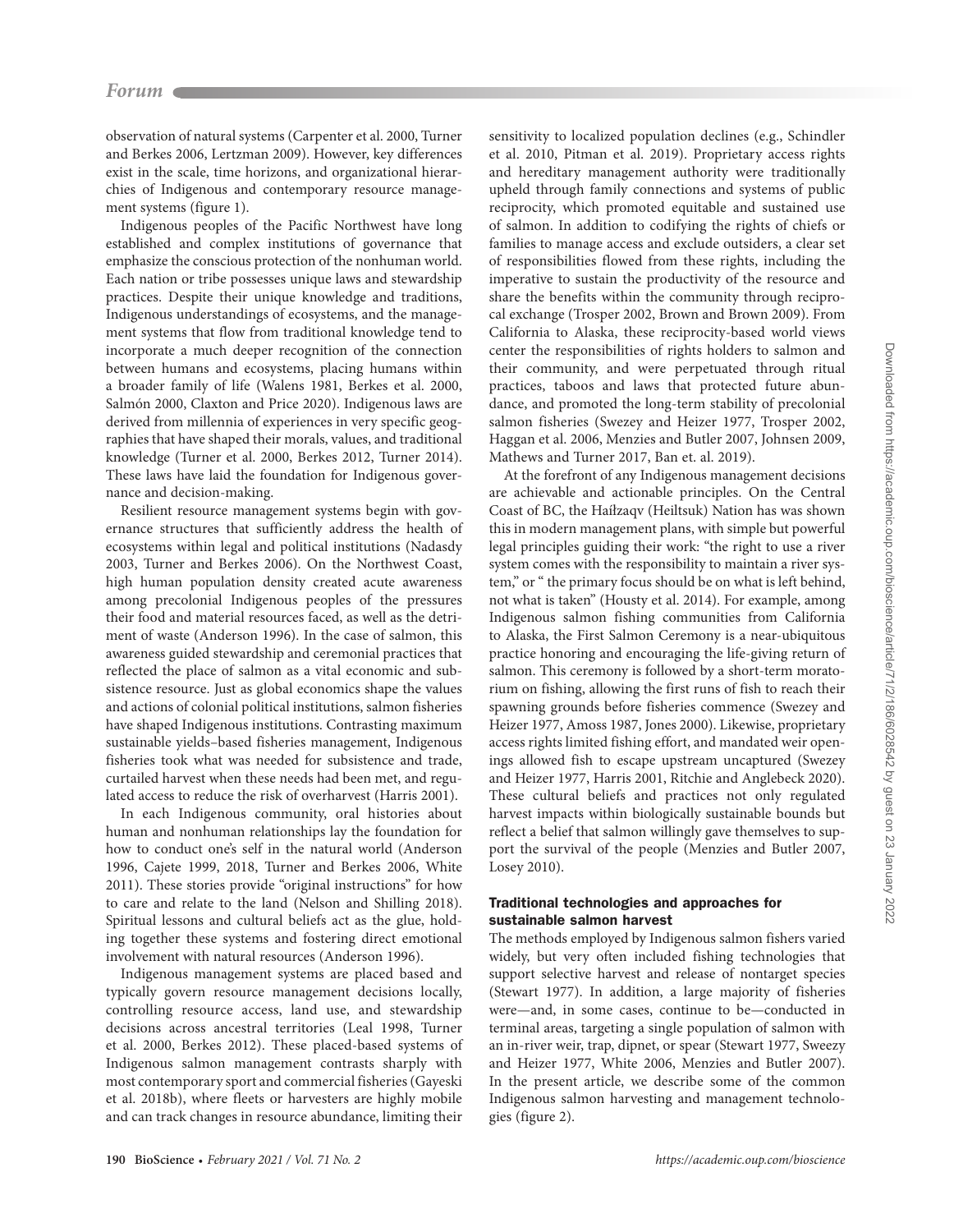

**Figure 2. A comparison of Indigenous and contemporary fishery management systems depicting how decision-making authority is distributed within each system, with insights into their social–ecological performance across five key metrics.**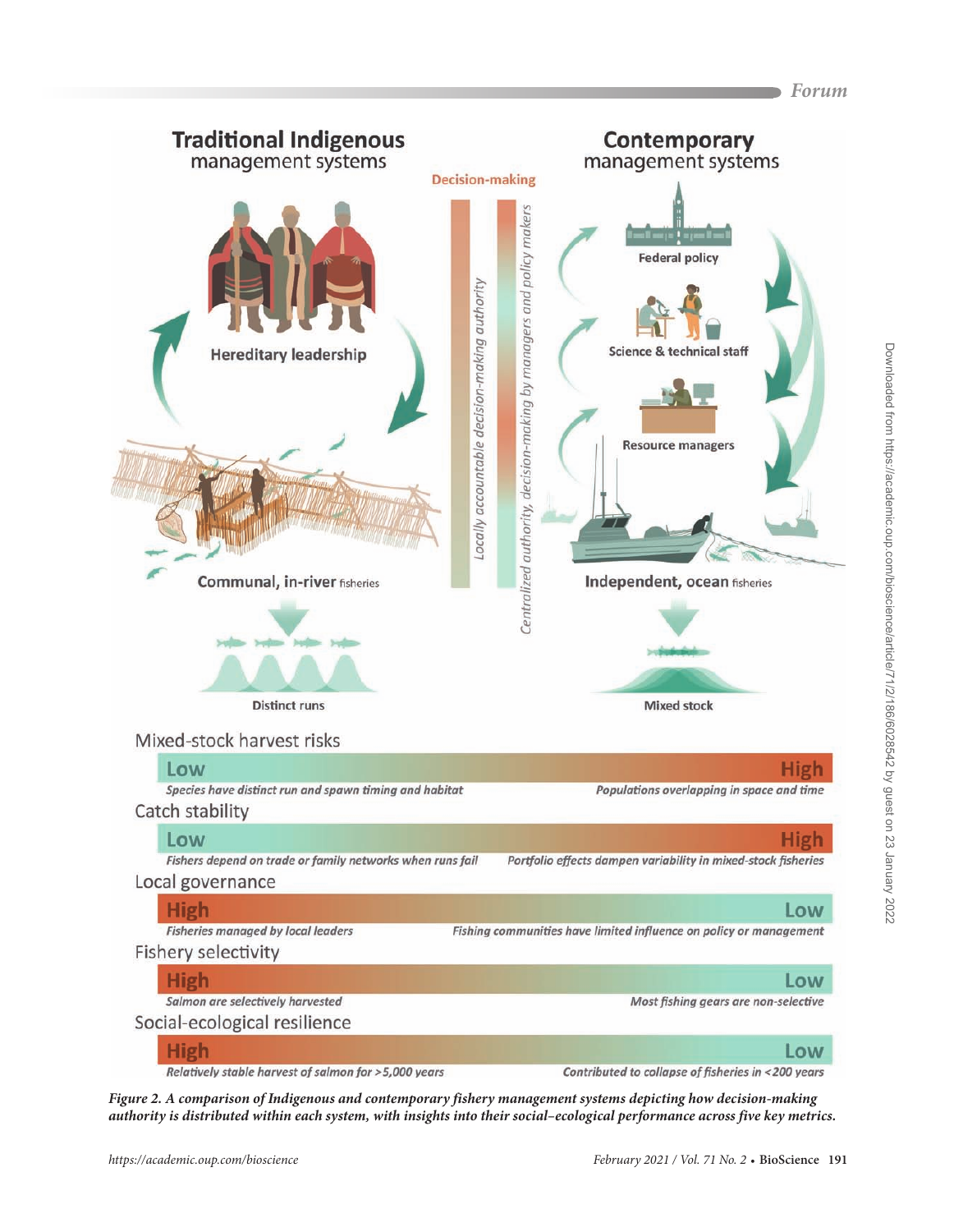**Weirs.** Fish weirs—river-spanning fences that channeled salmon into traps or fishways—were perhaps the most widespread salmon fishing technology employed by Indigenous people across the Eastern Pacific Rim from California to Alaska (Stewart 1977, Moss et al. 1990, Harris 2001, Moss 2013). Archaeological remains confirm their use at least 5,000 years ago (Moss and Erlandson 1998) and indicate widespread use over the last several thousand years (Swezey and Heizer 1977, Prince 2005, Nagata et al. 2012, Moss 2013).

Because weirs typically span the entire width of the river, they can fully obstruct upriver migrations of returning adult salmon. If used by fishers unaware or unconcerned about their impacts, a weir can quite easily wipe out a salmon population (Harris 2001, Ritchie and Anglebeck 2020). However, authority over a specific weir location was typically held by hereditary leaders who regulated access in accordance with Indigenous laws guiding reciprocal relationships, thereby promoting sustainability and ensuring access for the many upstream communities that depended on them (Swezey and Heizer 1977, Trosper 2002, Mathews and Turner 2017). The presence of thriving Indigenous societies and abundant salmon returns at the time of European contact is evidence of the deliberate management of salmon fisheries by Indigenous people, and the efficacy of weirs in place-based management systems (Copes 2000, Jones 2000, Johnsen 2009). Historical and ethnographic records of Indigenous management systems and beliefs highlight deliberate conservation measures that allowed returning salmon to pass weirs and reach upriver spawning areas, and strictly enforced rules that governed their use (Swezey and Heizer 1977, Berger 1982, Harris 2001, Ritchie and Anglebeck 2020). In many cases, multiple weir locations coexisted within a single river (Thomassen 1994, Harris 2001, Prince 2005), demanding cooperative management between numerous interconnected villages to ensure a mutually sustainable food supply. For example, salmon fishing on the lower mainstem Klamath River in Northern California was controlled by Yurok leaders who had been initiated into the role of overseeing weir construction and fishing. One weir, built each summer at Kepel during the height of the Chinook migration, was left open at night to allow unimpeded passage and was removed from the river after a period of 10 days, allowing the salmon to migrate freely into the territories of the upriver tribes on the Klamath and Trinity Rivers (Swezey and Heizer 1977). Weirs were therefore a primary instrument of precolonial adaptive management and fisheries governance.

In the Babine watershed a tributary of the Skeena River in BC, the Lake Babine Nation (LBN) practices ongoing salmon management and conservation. The watershed is the largest sockeye system in Canada (by area; Price and Connors 2014) and produces approximately 90% of Skeena River sockeye (Cox-Rogers and Spilsted 2012). Since time immemorial, LBN has managed and harvested Babine salmon using wood stake k'oonze (weirs) constructed at the outlet of Babine Lake (river kilometer [rkm] 96). The use of traditional weirs by LBN persisted into the early twentieth century, providing

subsistence food resources and economic surplus to trade with nations in all directions (Fiske and Patrick 2000, Harris 2001). Matrilineal descent within clans determined resource allocation within LBN society and ensured that resource areas, including k'oonze, were managed sustainably (Earle and Ericson 1977, Bishop 1987, Rabnett 2000). Between 1904 and 1905, despite strong resistance, the weirs were forcibly removed by the federal government, disrupting thousands of years of Indigenous management of Babine salmon (Department of Marine and Fisheries 1905, Hackler 1958). In the years that followed, much conflict and disruption to LBN life has been documented, including extensive starvation among communities (Fiske and Patrick 2000).

Although Indigenous terminal fisheries were outlawed in the late nineteenth century, these technologies are currently undergoing a revival, with several examples of their reemergence informing our understandings of how they can be used in a modern context for monitoring and sustainable harvest. In 1946, the Department of Marine and Fisheries (now Fisheries and Oceans Canada) installed a weir at the outlet of Babine Lake to monitor the abundance of returning adult salmon (supplemental figure S1). Ironically, this weir closely resembled the traditional LBN weirs that spanned the entire width of the river, with multiple openings for fish passage. Since 2008, operations at the Lake Babine weir have been run by LBN, providing crucial data to support salmon management. Between 1965 and 1971, artificial spawning channels were added to two subbasins in the watershed by DFO, supporting additional spawning capacity in the Babine watershed (Ginetz 1977). Together, the weir and channels support terminal food, social, and ceremonial fisheries and commercial fisheries in years of abundant returns, creating sustainable local economic development opportunities for the nation and its communities. When Skeena River sockeye abundance is sufficient to trigger a commercial opening LBN members and other upriver nations conduct selective in-river commercial harvest. Likewise, when sockeye returns to Babine Lake exceed escapement goals, LBN conducts Excess of Salmon Spawning Requirements (ESSR) fisheries at the weir or at the mouths of the Fulton and Pinkut spawning channels (Fisheries and Oceans Canada 2019a). The reinstallation of the weir, including the data it generates to support management, and the employment, cultural wellbeing, and food security, and economic opportunity it provides to LBN, stands testament to the timeless ecological and cultural value of this traditional management system.

In 2013, the Haíłzaqv Nation revitalized traditional-style weir building in the lower Koeye River (rkm 3) to monitor returning sockeye abundance (figure S1; Atlas et al. 2017). Designs for the Koeye River weir were based on images in Stewart (1977). Archaeological and ethnographic evidence points to the use of weirs at larger creeks and rivers in Haíłzaqv territory including the Kunsoot, Neekas, and Kwakusdis Rivers (Carpenter et al. 2000, White 2006, HIRMD 2014). In the Haíłzaqv language the word gvúláyu refers to a fish trap made of saplings at the mouth of the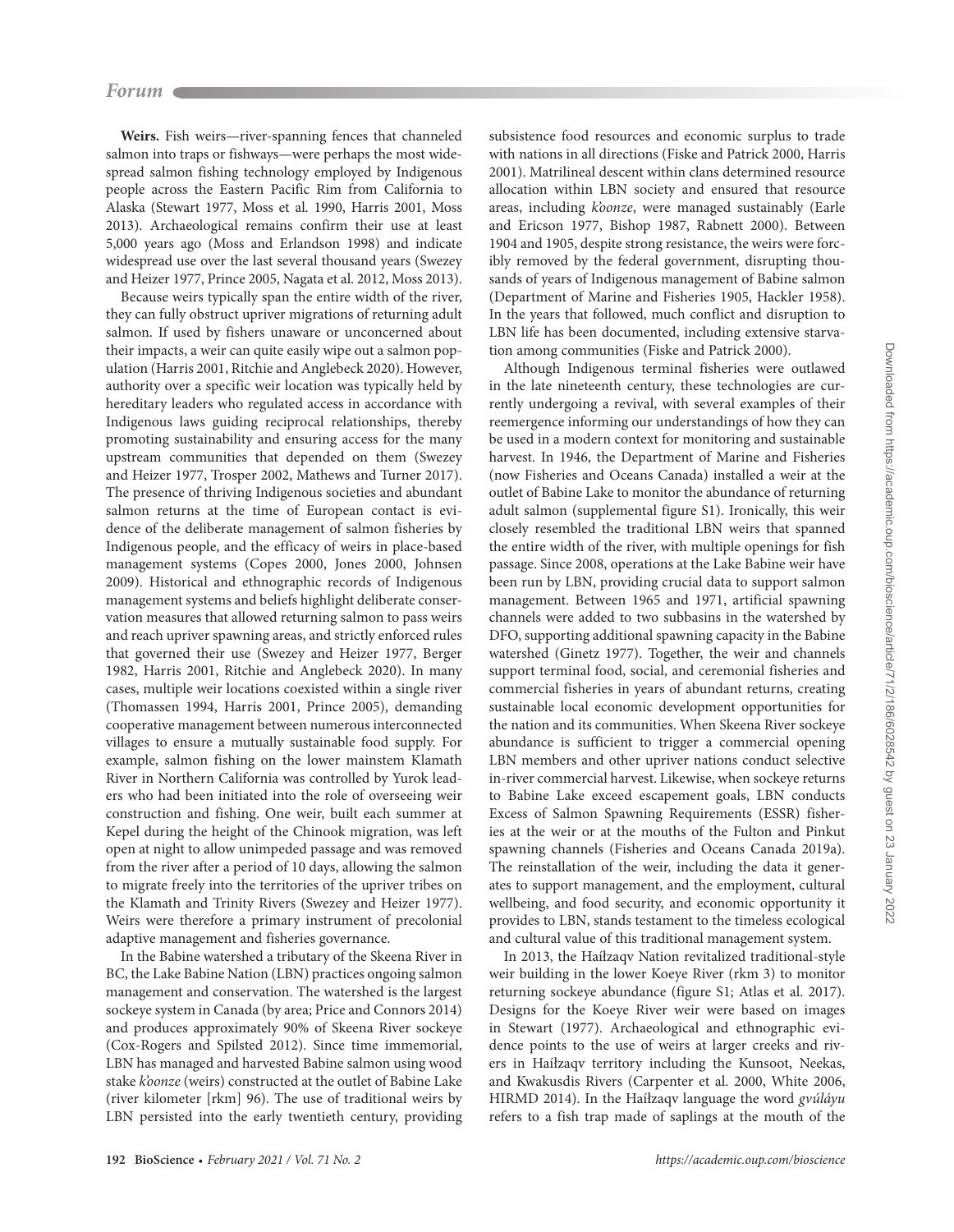#### **Table 1. A glossary of terms.**

| Term                                   | <b>Definition</b>                                                                                                                                                                                                                                                               |
|----------------------------------------|---------------------------------------------------------------------------------------------------------------------------------------------------------------------------------------------------------------------------------------------------------------------------------|
| <b>First Nations</b>                   | Indigenous people in Canada who are not Inuit or Métis. There are 630 million First Nations and more<br>than 1.5 million Indigenous Canadians.                                                                                                                                  |
| First generation story                 | A story originating from the first generation of Indigenous peoples, such as creation stories.                                                                                                                                                                                  |
| Food, social, and ceremonial fisheries | First Nations fisheries that are constitutionally protected in Canada as an inherent right.                                                                                                                                                                                     |
| Indigenous peoples                     | People descended from the original precolonial inhabitants of a particular place on earth. Indigenous<br>people maintain connection to the lands, cultural practices, and traditions of their ancestors, and<br>remain distinct from the dominant societies in which they live. |
| Indigenous management                  | Management systems grounded in the worldviews and daily practices of Indigenous people.                                                                                                                                                                                         |
| Management system                      | The social and cultural processes that encode norms for the use of natural resources, including the<br>technologies and understandings that underpin decision making Lertzman (2009).                                                                                           |
| Mixed-stock fishery                    | A fishery that captures salmon from many populations.                                                                                                                                                                                                                           |
| Reconciliation                         | A government-to-government process undertaken by Canadian and Indigenous nations to reconcile<br>historical harms done by colonization and foster more equitable relationships into the future.                                                                                 |
| Selective fishery                      | A fishery that captures target species but allows for the live release—with minimal harm—of nontarget<br>species.                                                                                                                                                               |
| Social-ecological system               | A system composed of interconnected biological, social and economic, and governance components.                                                                                                                                                                                 |
| <b>Terminal fishery</b>                | Fisheries that catch salmon returning to a single river, typically with minimal bycatch of fish from other rivers.<br>These fisheries may be conducted in river or at the head of an inlet where the river enters the ocean.                                                    |
| Wild salmon                            | Salmon born and reared in their natural habitat. By contrast salmon of hatchery origin or raised in fish<br>farms are not wild.                                                                                                                                                 |

river, which is distinct from ckvá, a trap made of stones on the beach (Carpenter et al. 2000). First generation stories confirm the existence and importance of weirs in Haíłzaqv Territory. In the story of Cúmqlaqs, her son who was a supernatural carpenter, constructed the first salmon weir or trap in the lower reaches of the Tnki River in Húỷát. This salmon weir or trap was created to nourish the first ancestors of the village Tiásu in Húỷat (Boas 1932).

Despite evidence for their historical importance, there was no living memory of weir building among the Haíłzaqv when the Koeye weir project began in 2013, and in addition to population monitoring, the project has contributed to a revitalization of weir building among the Haíłzaqv people. About 500 sockeye are captured each year at the Koeye River weir and marked with PIT tags and visually identifiable tags for subsequent mark–recapture estimates of spawner abundance and survival to spawning (Atlas et al. 2020). In recent years the Haíłzaqv have also increasingly used the weir as a terminal fishing site for small-scale subsistence harvest, providing a few hundred sockeye annually for the community and youth at the Koeye River summer camp.

By fishing at the weir, Haíłzaqv managers can gauge the strength of the sockeye run in season and adjust harvest accordingly. Therefore, weirs offer a method to integrate monitoring and harvest. Given declines in productivity among BC sockeye populations (Peterman and Dorner 2012), high fuel costs, and mixed-stock harvest risks, this nascent community-run terminal fishery supports a costeffective and risk-averse approach to harvesting sockeye for subsistence use (Steel 2020).

Fish traps. Like weirs, fish traps were widely used in traditional terminal fisheries (table 1, figure 1). Although many types of fish traps existed, stone fish traps built adjacent to river and creek mouths are a ubiquitous feature of the Northwest Coast intertidal landscape. From Washington State to Alaska, thousands of fish traps remain in estuaries of salmon-bearing streams, a living testament to the utility, durability and widespread application of stone fish traps (Langdon 2006, Menzies and Butler 2007, White 2011, Caldwell et al. 2012). These fish traps were built in numerous different configurations and shapes—depending on their location and target species and were used for generations during the late summer and fall, because families and village groups visited seasonal camps to target specific salmon runs (White 2006, 2011). Typically, fish traps were built in river mouths and estuaries, although examples of in river traps have been documented (White 2006, Menzies and Butler 2007). In some instances, archaeological evidence suggests that both fish traps and weirs were used (Elroy White, Central Coast Archaeology, Bella Bella, BC/Canada, personal communication, 2 March 2020).

As salmon staging in the river mouth moved inshore with the tide they swam into the traps, and were captured as the tide ebbed, allowing fishers to harvest salmon and release those that were unwanted. Oral accounts from Haíłzaqv and other coastal Indigenous knowledge holders indicate selective harvesting of chum and pinks in more advanced states of maturation; their lower oil content made them suitable for smoking and long-term storage. Sockeye and coho were often eaten fresh (White 2006). Women led the smoking process, and supervised harvesting and fish selection (Jones 2000, White 2006). Trap walls were opened following harvest or during periods of inactivity to allow salmon to escape (Menzies and Butler 2007, White 2011).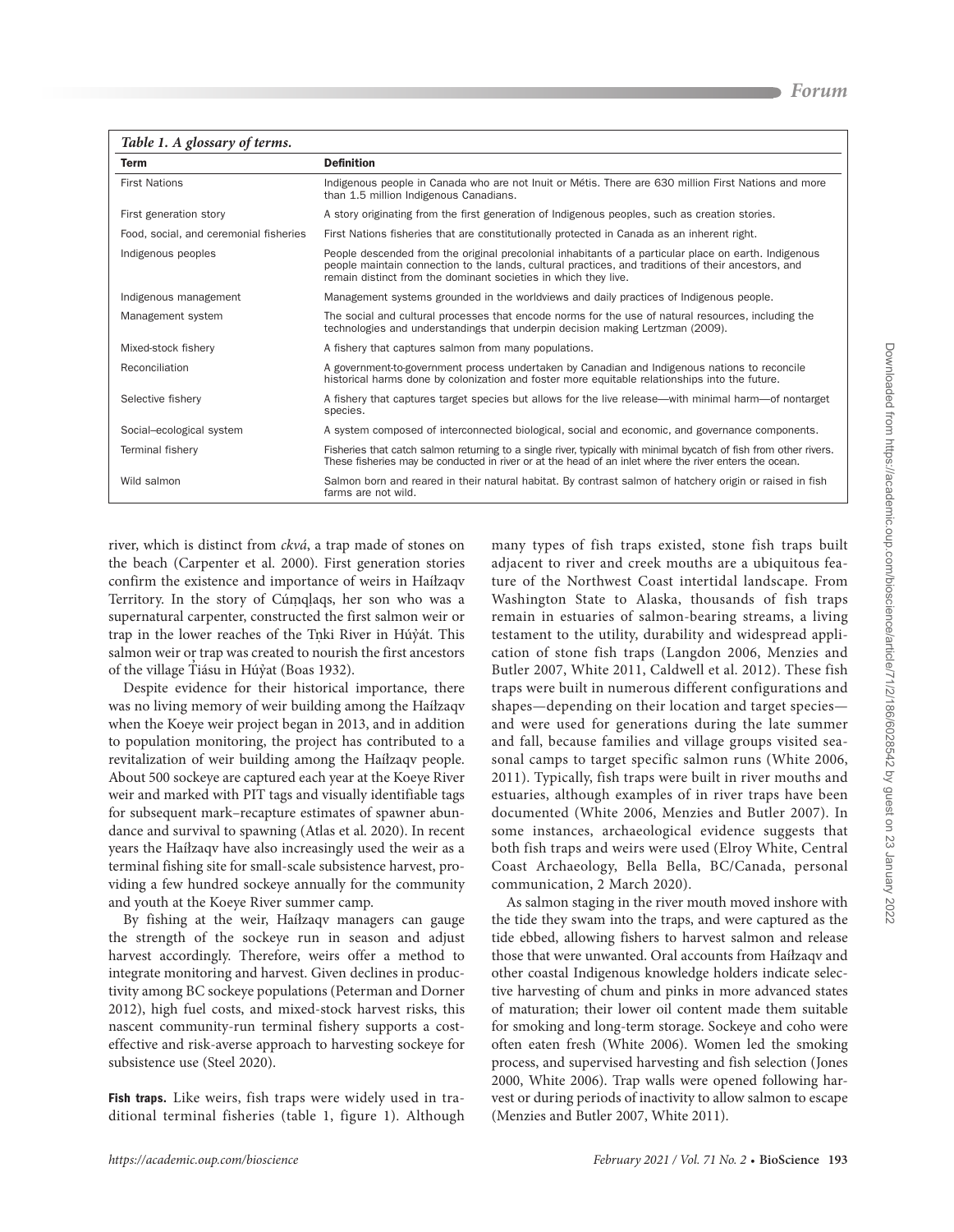The assertion of colonial jurisdiction and law increasingly excluded Indigenous fishers from the use of fish traps and weirs by the late 1870s. As opportunities for subsistence livelihoods declined and the imposition of the cash economy drove Indigenous people into the cannery workforce, discriminatory laws enabled adoption of fish traps by European settlers in the late 1800s (Boxberger 1989, Newell 1993). Incorporating technological innovations from the Great Lakes region and Scandinavia, the first European salmon traps were constructed on the lower Columbia River beginning in 1879 (Collins 1888). These traps consisted of wood pilings and attached cotton or wire mesh, which were effective in passively corralling large numbers of returning adult salmon for harvest or release (Cobb 1921). Salmon remained free swimming within a fish trap and were rarely entangled, giving the gear a product–quality edge (Buschmann 1903). Having demonstrated considerable success in Columbia River salmon fisheries, commercial trapping rapidly expanded to in-river and coastal fisheries on the Washington coast, Puget Sound, BC, and Alaska between the 1880s and early 1900s (Collins 1888, Cobb 1921).

Despite the fish trap's potential for selective commercial harvest and sustainability in rivers and estuaries of western North America, colonial fisheries were mostly unregulated in the early twentieth century, and fish traps became a destructive force to wild salmon populations (Cobb 1921, Boxberger 1989). With unlimited entry among white settlers to commercial fisheries, fish traps (favored by large salmon canning corporations because of the gear's remarkable efficiency) contributed to rampant overharvest and insufficient escapement to salmon spawning grounds (Johnson et al. 1948, Boxberger 1989, Lichatowich 1999). Overharvest prevented Indigenous people in the United States and Canada from accessing the resource for subsistence (Boxberger 1989, Taylor 1999, Harris 2001). Fish traps were eventually banned from Oregon to Alaska between 1934 and 1959, primarily for political reasons and the gear's perceived contribution to salmon decline (Johnson et al. 1948, Higgs 1982, Arnold 2011).

In 2016, the nonprofit organization Wild Fish Conservancy initiated a collaborative experiment with lower Columbia River commercial fishers in Washington State to revive the fish trap and evaluate the feasibility of trap for selective harvest (figure S1). Many salmon populations in the Columbia Basin are listed under the US Endangered Species Act (ESA). However, there are also abundant hatchery-produced salmon, and selective fishing gears are needed to reduce impacts on ESA listed wild salmon and enable harvest of hatchery fish (WFWC 2013, Gayeski et al. 2018a, Tuohy et al. 2019). Results from the Columbia River have shown the potential of fish traps to support a transition to selective fisheries; nontarget species have high rates of postrelease survival (94%–100%) when the gear is operated with a conservation-minded approach and regulated appropriately (Tuohy et al. 2019, Tuohy et al. 2020).

There is interest in revitalizing fish trap technology for subsistence and commercial use in Canada. For example, the Lax Kw'alaams First Nation has proposed using a modern fish trap in the tidal waters of the lower Skeena River (WFC 2019). The Skeena River is the second largest salmon producing river in BC, but salmon populations have declined by 56%–99% in the last 100 years (Price et al. 2019), and mixed-stock harvest poses challenges to the sustainability of fisheries targeting larger stocks (Walters et al. 2008). These declines combined with uncertainty in preseason and inseason escapement forecasts, precautionary management and commercial fishery closures have severely affected food security and economic opportunity for Lax Kw'alaams and other Skeena First Nations. Historically, Lax Kw'alaams people used selective fishing methods widely, including intertidal fish traps, and managed salmon resources according to culturally defined stewardship principals and traditional laws (Smethurst 2014, Letham et al. 2015, Ministry of Justice 2016). Modern fish trap technology will allow for selective harvest, capturing fish alive with minimal harm and reducing bycatch mortality of nontarget stocks (supplemental table S2).

The Lax Kw'alaams fish trap pilot project will provide research and monitoring opportunities, support the Lax Kw'alaams food, social, and ceremonial fishery and potentially support development of a sustainable high-value fishery (Gayeski et al. 2018a, Tuohy et al. 2019). By enabling sampling of salmon populations from across the watershed, it will create a platform for the development of collaborative research with upriver nations, governments, and other partners. There is a critical need to improve long-term and in-season knowledge of abundance and run composition among Skeena River salmon (Walters et al. 2008). The proposed fish trap technology will provide monitoring opportunities for earlier and later season sampling across various tide stages and river levels with minimal bycatch mortality, thereby addressing key challenges associated with the current gillnet test fishery used for in-season escapement estimates in the Skeena River (Tyee Test Fishery; Walters et al. 2008).

Reef nets. Reef nets are a sophisticated fishing technology invented by Straits Salish peoples. They have been used in fisheries along the tidal marine approaches to major salmon rivers such as the Fraser and Cowichan in BC, and the Skagit and Nooksack in Washington State, where modest depths and high concentrations of migrating salmon enable reliable fishing (Easton 1990, Claxton 2015). The long leads of the net are anchored at their ends, tapering back in a funnel shape toward a central net that is fished between two boats. Migrating fish are observed from an upright position, or from a raised platform in many modern reef net vessels. When fish have entered the heart of the net the sides are raised into the adjoining boats allowing the fish to be harvested selectively or released. Despite being protected under treaty agreements, reef nets were outlawed in Canada in the early 1900s (Claxton 2015), and reef net sites used by Indigenous peoples were appropriated in Washington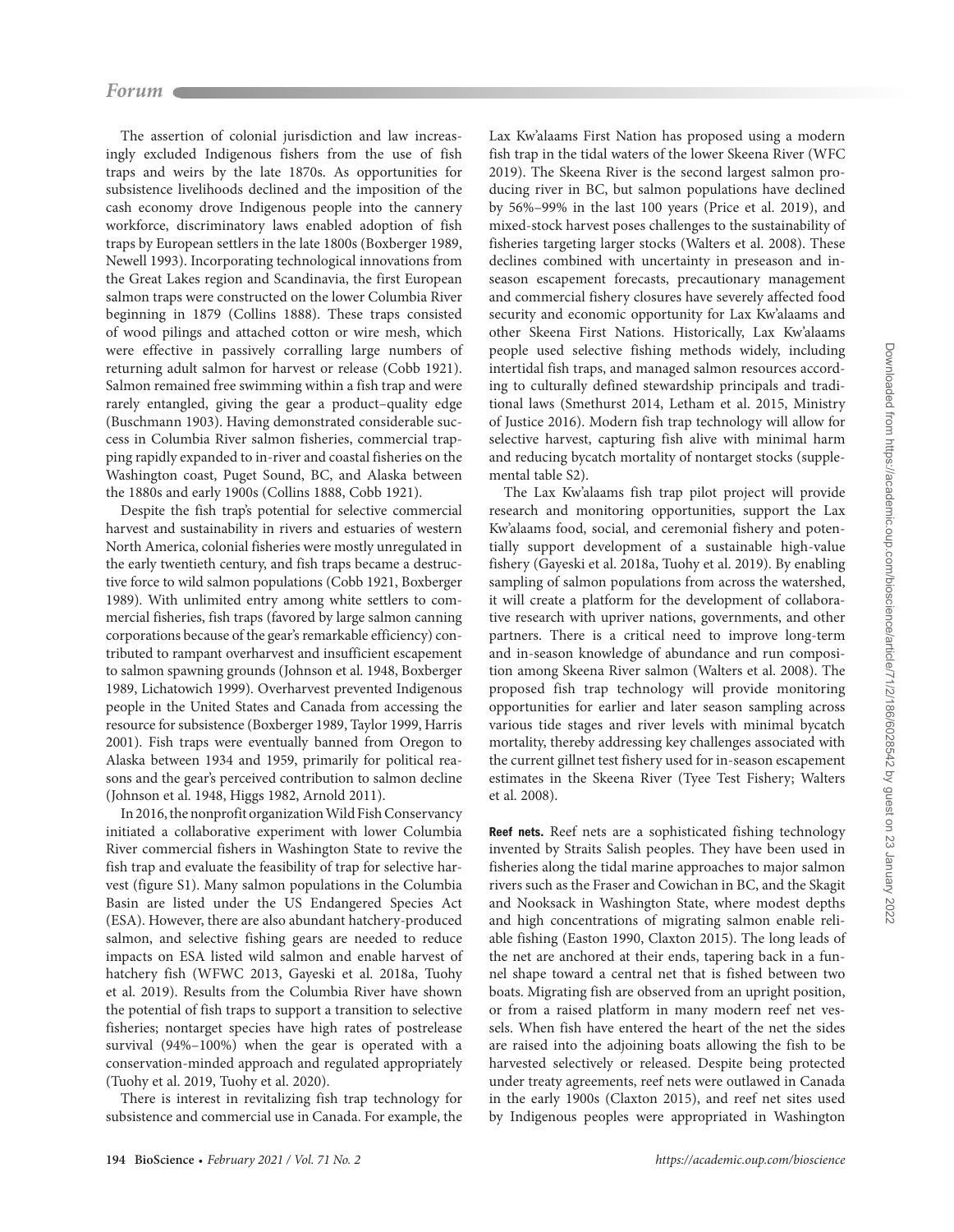State to make way for commercial fish traps (Lummi Tribal Archives 1894).

Reef netting canoes were traditionally captained by individuals who held inherited rights to long-established reef netting locations. Sacred ceremonial rights accompanied initiation into the role, and reef nets were themselves sacred objects imbued with feminine life-giving qualities (Claxton 2015). The construction and use of reef nets was governed by the law and tradition of Straits Salish Indigenous peoples, and this technology was a major source of subsistence, wealth, and cultural stability for Straits Salish people in the precolonial era.

Today, reef nets are undergoing a renaissance among Indigenous and non-Indigenous fishers alike, because conservation concerns have increasingly necessitated selective harvest of abundant sockeye and pink salmon while limiting the impacts on ESA and the COSEWIC (Committee on the Status of Endangered Wildlife in Canada) listed populations of Chinook, coho, and steelhead in the Salish Sea. In 2013 the WSÁNEĆ Nation revived their reef net fishery in areas around the Saanich Peninsula on Vancouver Island in Southern BC (Claxton 2015). Likewise, in Washington Lhaq'temish (Lummi) fishers have partnered with distributors to market selectively harvested wild salmon as a value-added brand, and commercial reef net fishers have continued to operate reef nets in selective fisheries in the San Juan Islands, providing high quality, high value salmon for consumers. These fisheries exemplify the powerful transformations that can be achieved through the wider adoption of selective and terminal Indigenous fisheries, however the long-term viability of these fishing operations is threatened by ongoing declines in Fraser sockeye and the recent catastrophic impacts of the Big Bar slide on Upper Fraser salmon populations.

Seine nets. Numerous historical accounts document the widespread use of beach seines by Indigenous salmon fishers across the Northeast Pacific Rim. These nets, typically made from nettle fibers, spruce roots, or woven cedar bark, served as an indispensable tool for selective harvest (Stewart 1977). Stone seine weights have been found on the bottom of the Koeye River, and the remains of these nets are often found in archaeological excavations in wet sites in which the absence of oxygen slows decomposition of organic materials (e.g., Croes 1995). On the North and Central Coast of BC, seines were also used extensively during the smokehouse days in the first half of the twentieth century, when families would spend the fall season harvesting and processing fish at smokehouse camps (White 2006, Menzies and Butler 2007). In Southeast Alaska, small purse seines are still commonly used for subsistence fishing (Langdon 2015).

In watersheds in which nonselective mixed-stock fisheries pose conservation concerns, there are efforts to use beach seines and purse seines as tools for selective harvest. For example, the Confederated Tribes of the Colville Reservation began operating a purse seine for subsistence and commercial harvest, releasing ESA-listed steelhead and Chinook salmon, while harvesting marked hatchery fish (UCUT 2020). Similarly, First Nations on the Lower Fraser River in BC are evaluating and implementing selective harvest using beach seines to reduce bycatch impacts on endangered Upper Fraser coho stocks (Raby et al. 2014).

Dip nets. Dip netting is an ancient method of salmon harvesting, long practiced at specific locations where rapids, waterfalls and other constrictions facilitate use of the method. Very often, access rights to these locations are passed down through families who have used harvesting sites for generations. Perhaps the most famous example of the technology comes from Celilo Falls (rkm 302) or Wyam, as it is called by the tribes of the Columbia Plateau—on the Middle Columbia River (figure S1). The falls were a major cultural site and gathering point for Native people who would fish for salmon in the rushing waters of the falls (Fisher 2004). With 15,000 years of human use, Wyam was among the oldest continuously occupied communities on the North American continent, which ended abruptly in 1957 when the construction of the Dalles Dam inundated the site. Among the tribes displaced from Celilo, dip net fisheries continue at many other locations in the Columbia River, including immediately below the Dalles Dam. Similarly, in BC dip net fisheries are important for the tribes of the Fraser Canyon (rkm 182 to 352). Prime dip net sites are often inherited and passed down through generations, and the tradition remains vibrant to this day despite years of harassment and arrest at the hands of fisheries officers during the twentieth century, and declining salmon returns in the Fraser (Harris 2001, Mack and Youngman 2020).

At Moricetown Falls on the Bulkley River (rkm 48), a major tributary of the Skeena River in BC, the Wet'suwet'en people have long harvested salmon using dip nets (Johnson Gottesfeld 1994). Since 1999, Wet'suwet'en Fisheries and Fisheries and Oceans Canada have worked collaboratively with fishers to monitor escapements of sockeye, coho, and steelhead in the Bulkley River. By seining and marking fish downstream of the falls and recapturing migrating fish in the traditional-dip net fishery at Moricetown, the nation and government partners are producing reliable mark–recapture estimates of abundance for these three culturally and economically important stocks (Gottesfeld et al. 2009). This project, which merges scientific mark–recapture with ongoing harvest and Indigenous management by the Wet'suwet'en is a powerful example of the opportunities that flow from linking traditional modes of harvest and management with scientific data collection.

Fish wheels. Fishwheels are an ancient fishing technology that Indigenous peoples have employed since precontact times (Cobb 1921, Menzies 2006). Originally constructed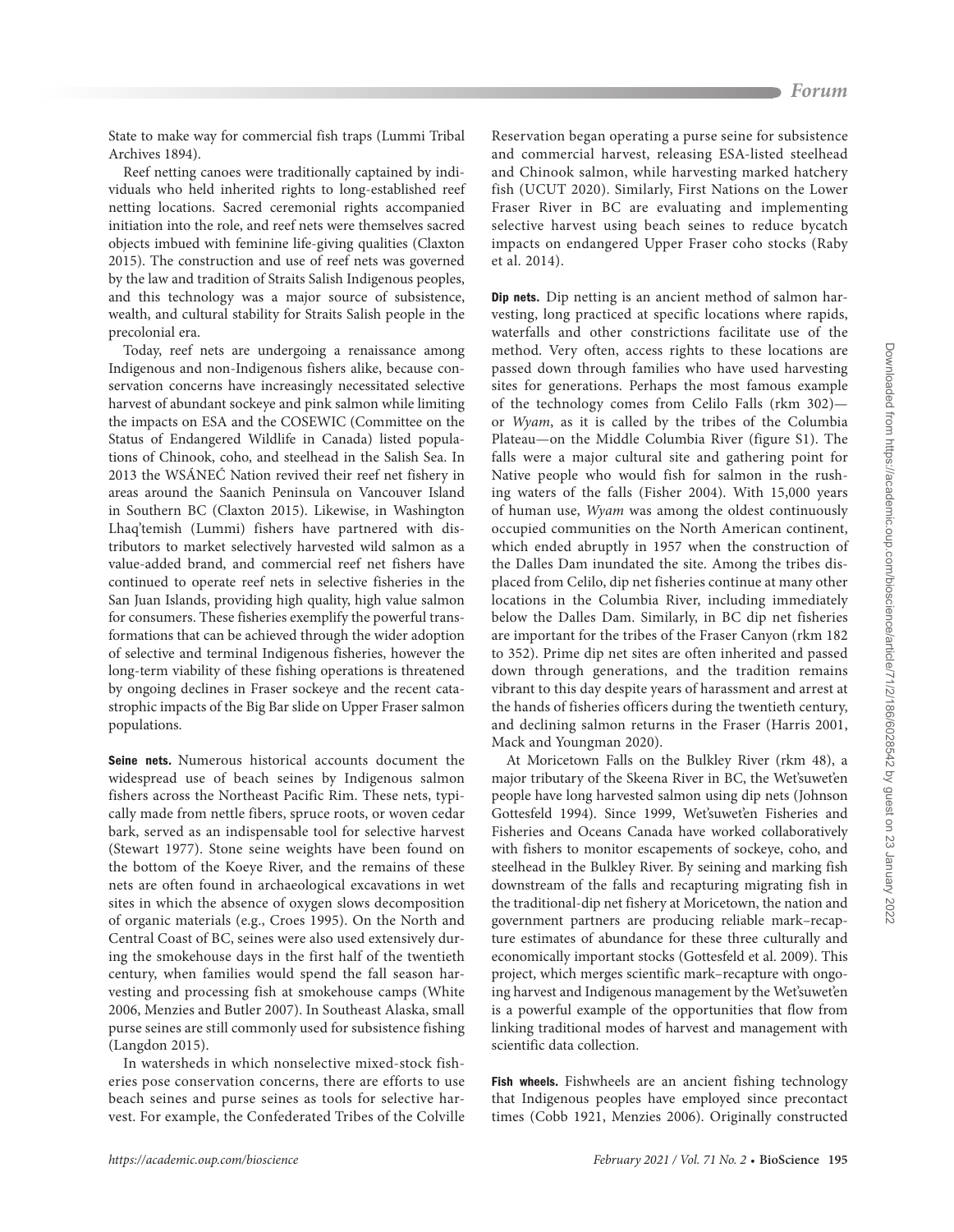from cedar wood and nettle fiber mesh, fishwheels mounted on floating platforms that included multiple revolving baskets (typically two or three large, flat dip net-like vanes) designed to catch fish and carry them into submerged holding areas unharmed (Menzies 2006). Much like watermills, the mesh vanes of fishwheels were turned by the current and so were best suited to shallow and swift-moving waters (Snively and Corsiglia 2001). As the baskets rose upward out of the water, they scooped up fish (principally salmon) ascending the river, and as the fish slid down the vanes toward the horizontal axle of the cylindrical fishwheel, they encountered wooden baffles that guided them into the submerged baskets (Corsiglia and Snively 1997). There they would remain until released unharmed or retained for food. In the words of Nisga'a Sim'oogit (Chief) Eli Gosnell, "the flowing river kept salmon alive until they were either harvested or released; we always took only the fish we needed and no more" (quoted in Menzies 2006). Over the course of the twentieth century, however, fishwheels have been employed throughout the Pacific Northwest for commercial, subsistence, as well as research and monitoring purposes (Meehan 1961), and their extreme efficacy eventually led to their prohibition for commercial purposes across many jurisdictions (such as in the Columbia River in Washington and Oregon; Aguilar 2005).

One of the most renowned contemporary uses of this in-river fixed gear involves the Nisga'a Nation, the people of the Nass River in northern BC, who have combined this traditional technology—now made of aluminum and nylon mesh (Alexander and Link 2001)—with modern analytical methods for fish stock assessment and monitoring, producing higher quality data and generating more accurate predictions about the fishery than had been previously available (figure S1; Link and English 2000, Snively and Corsiglia 2001, King 2004). Since 1992, the Nisga'a Lisims Government's Fisheries and Wildlife Department has conducted extensive fisheries research on the Lower and Upper Nass River using multiple fishwheels as a platform for fish counting, measuring, tagging, releasing, and recapturing (Link and English 1998). The Nisga'a fishwheel program has enabled the monitoring of salmon escapement and harvest, the study of factors limiting salmon production, as well as the participation of Nisga'a citizens in the stewardship of the Nass River (Link and English 2000, Nisga'a Lisims Government 2019). This highly successful program provides yet another example of obtaining otherwise inaccessible insights through the coupled usage of ancient and contemporary technologies and practices.

# Cultural resurgence

For generations, Indigenous people across western North America have actively sought to counteract the effects of colonial dispossession of their lands, and to assert their sovereignty (Harris 2001, Fisher 2004, Claxton and Price 2020). Today, Indigenous people are working to rebuild institutions

that were decimated by colonization, and communities continue to revitalize cultural and institutional resilience through self-governance, land-based learning, and intergenerational knowledge sharing (e.g., Beveridge et al. 2020). Across Canada and the United States, Indigenous people are actively shaping the future of their communities and homelands, successfully protecting and recovering ecosystems for the benefit of human and nonhuman life (Housty et al. 2014, Schuster et al. 2019, Curran et al. 2020).

The ability to harvest traditional foods, tell stories and pass on stewardship knowledge is fundamental to Indigenous identity and wellbeing (Alfred 2009). This sharing of culture through harvest and stewardship strengthens and affirms connections to identity and place. Through the practice of cultural reciprocity, Indigenous peoples perpetuate the vibrancy of communities, families, and placed-based ways of life (Trosper 2002, Artelle et al. 2018, Claxton and Price 2020). Salmon are emblematic of those connections to place, supporting food security, cultural identities and wellness that goes beyond meeting nutritional needs.

Among Indigenous peoples of the Pacific Northwest, harvesting salmon is inseparable from stewardship. With thousands of fish traps, weirs, and midden across the Northwest Coast, the history and connection between people and salmon remains powerfully visible on the landscape (White 2006, Caldwell et al. 2012). The use of these traditional harvesting technologies has been dormant in many places for more than a century but remains in some locations despite the concerted efforts of colonial governments in the nineteenth and twentieth century to extinguish Indigenous rights (Harris 2001, Mack and Youngman 2020). By revitalizing Indigenous technologies and management systems communities are reconnecting salmon stewardship with harvest, Indigenizing education, and perpetuating culture through intergenerational knowledge transfer (e.g., Claxton 2015). In doing so, they are reawakening relationships to places and cultural practices that supported vibrant communities and healthy salmon returns since time immemorial. The long-term success of place-based salmon management depends on uplifting this holistic vision for community participation in stewardship and governance.

## Reconciliation and a changing landscape of cogovernance in Canada

For many Indigenous people, colonization severed access to sustainable and socially just salmon fisheries. Generally, in Canada, access to fisheries resources was not granted to Indigenous nations from the government despite repeated requests (Harris 2001). This exclusion from fisheries resources and decision making drastically undermined traditional livelihoods and created food insecurity among First Nations people (Eckert et al. 2018, Lee et al. 2019). As a result, Indigenous peoples' ability to transmit the knowledge critical to traditional management of fisheries was harmed. In turn, the sustainability of salmon fisheries suffered as long-standing systems of Indigenous fishery management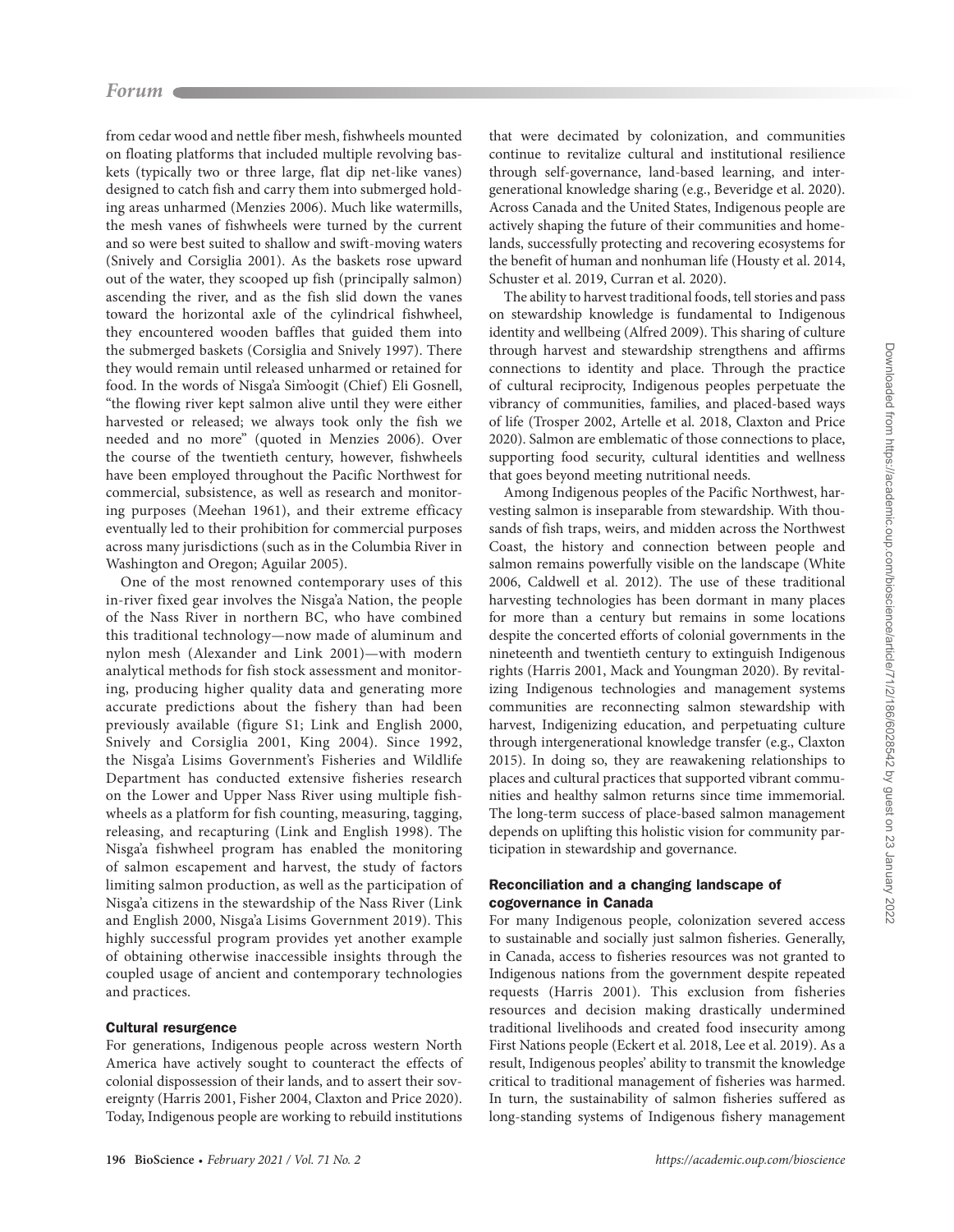were replaced by industrial fishing fleets serving global markets (Higgs 1982, Newell 1993).

In addition to historic damage, contemporary salmon management policies have resulted in declining returns, further reducing First Nations' ability to perform a constitutionally guaranteed practice of harvesting salmon in Canada (R v. Sparrow 1 S.C.R. 1075 [1990]). Some settlements following litigation have resulted in financial compensation for a portion of these losses (e.g., R v. Gladstone 2 S.C.R. 723 [1996]), but rarely have the root causes of the damage—the imbalance of management authority between Indigenous people and the colonial state and the failures of current management systems—been addressed. To address these historic and ongoing injustices, colonial governments and First Nations are increasingly making agreements that contribute to reconciliation.

Effective resource management requires scientific, regulatory, political, and moral legitimacy (Pinkerton and John 2008), and new examples of fisheries reconciliation processes are emerging in Canada with the potential to strengthen the legitimacy of management frameworks. For example, Coastal First Nations, a group of nine nations in coastal BC, has recently negotiated a Fisheries Resources Reconciliation Agreement (FRRA) with Canada's Department of Fisheries and Oceans (CFN 2017). The agreement provides a process for participating nations to be true comanagers of fisheries, bringing together First Nations and DFO at regional tables and setting harvest management through a "strong collaboration" process. In addition, the participating nations will acquire commercial fishing licenses, and develop communitybased commercial fisheries that support multispecies fisheries that are managed, permitted, and enforced under nation's fishing authority. This initiative will require access (licensing) reforms and has the goal of revitalizing local fleets and First Nations participation in fisheries. These agreements will likely make it easier to develop terminal harvest opportunities on the basis of observed in-season abundance.

Combined, these governance and policy advancements offer opportunities to support rebuilding salmon stocks and harvest in a socially just and sustainable manner. However, absent transformative changes in the modes of harvest and collaborative management processes for salmon, the opportunity presented by the FRRA may yield few benefits to communities. Although it is nonselective, mixed-stock fisheries remain the dominant mode of harvest, opportunities for sustainable salmon fisheries will very likely continue to dwindle under the weight of indiscriminate harvest of salmon populations and governance arrangements designed to enable extraction.

Returning to traditional scales and systems of management offers a positive step on the path of reconciliation. Although this process will not be the same for every nation, some likely commonalities and challenges emerge. First, depressed salmon stocks will need to be recovered to levels that enable long-term sustainable harvest opportunities. Second, expertise and interest in the use of terminal or

selective fishing technologies will need to be rebuilt. Finally, fisheries managers will need to work with harvesters and community organizations to support implementation and management. In particular, revitalizing systems of contingent proprietorship whereby the individuals or groups interested in harvesting salmon are also responsible for monitoring escapement, managing fishery impacts, and redistributing some of their catch within their communities could empower local fishers or community organizations to help lead this transition (Greer 1993, Copes 2000, Johnsen 2009, Carothers 2011).

Finally, the reputation of many traditional fisheries technologies (e.g., weirs) have been tarnished by racist anti-Indigenous sentiment and legal frameworks, disrupting the transmission of cultural knowledge related to their use (Higgs 1982, Newell 1993, Harris 2001, Steel 2020). Correcting these harms requires that colonial management agencies acknowledge the efficacy of Indigenous salmon management and the harm that was done by banning these approaches. Thus far, the emergence of Indigenous leadership in monitoring and management of natural resources has been hindered by an imbalance of power in governance, and an unwillingness of governments to relinquish authority back to Indigenous communities (Thompson et al. 2020). By upholding the inherent rights of Indigenous people to manage natural resources within their ancestral territories and incorporating traditional knowledge and management systems into fishery management, colonial governments may begin to rectify that harm.

## Biological realities, limitations and opportunities

The challenges facing salmon fisheries draw their origins in a multitude of historical and ongoing changes and are further compounded by the financial and logistical realities of managing salmon fisheries in remote regions of western North America. Climate change and habitat loss both pose existential threats to wild salmon populations, contributing disproportionately to their decline around the Pacific Rim (Lichatowich 1999, Gustafson et al. 2007, Katz et al. 2013). In recent decades wild salmon have experienced climate driven declines in survival at sea and in freshwater that have contributed to the collapse of many stocks that formerly supported major commercial fisheries (McKinnell et al. 2001, Peterman and Dorner 2012, Malick and Cox 2016). Declining abundance and productivity have led to lower sustainable harvest rates, limiting opportunities for commercial and subsistence fisheries (e.g., Fisheries and Oceans Canada 2019a). Marine heatwaves and drought are increasing in their frequency (Islam et al. 2017, Frölicher and Laufkötter 2018), causing acute short-term impacts on salmon survival (Rand et al. 2006, Daly et al. 2017). As anthropogenic climate change progresses, salmon returns are becoming more variable and less predictable (Grant et al. 2019).

Despite ongoing environmental changes and declining abundance, salmon populations remain resilient and often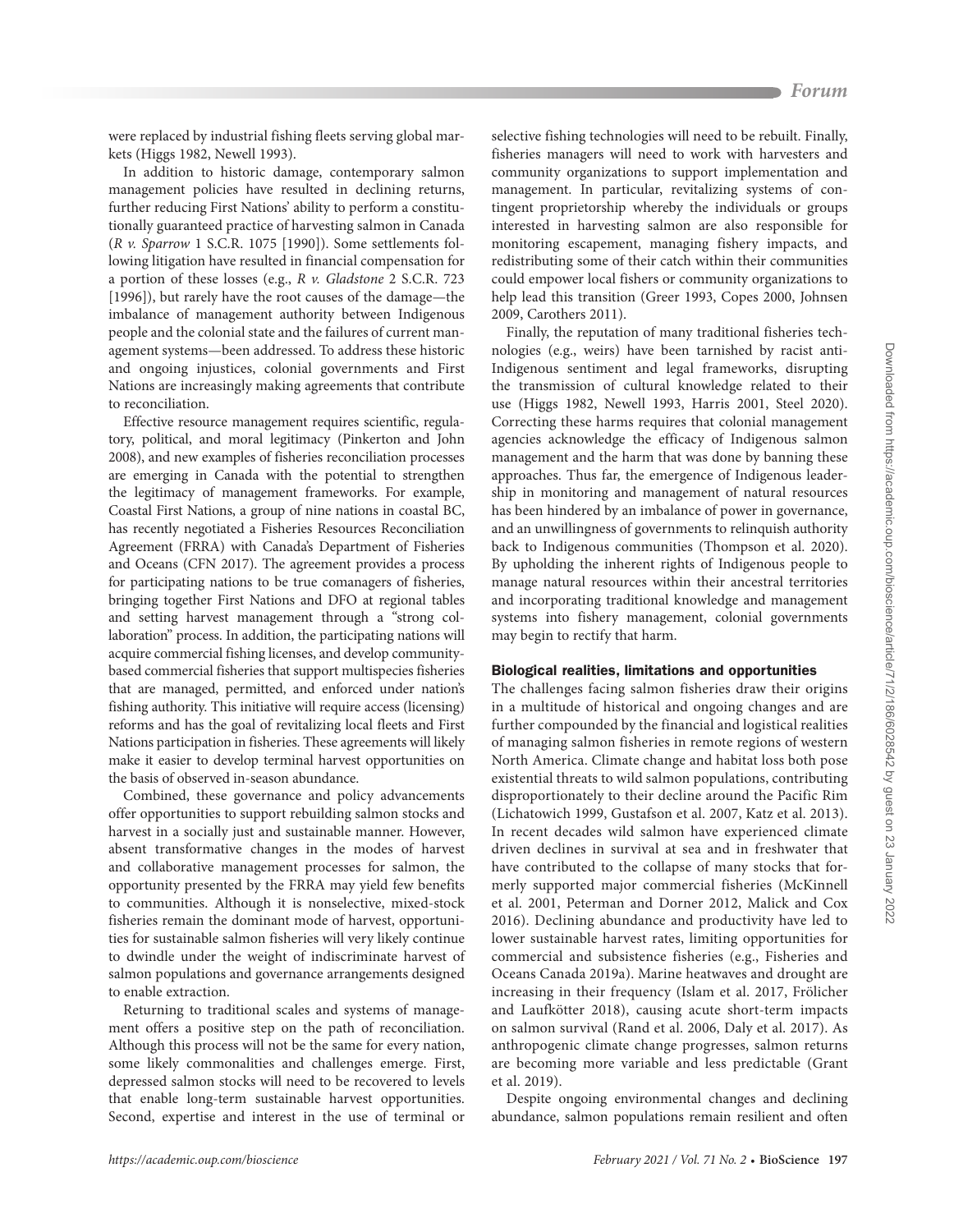highly productive. In many cases, there are opportunities for sustainable harvest if fisheries can be downscaled to target specific healthy populations. In the face of growing uncertainty and unprecedented environmental changes, in-season monitoring to support adaptive management is essential, allowing fisheries to harvest during times of unexpected abundance and to reduce impacts when conservation warrants precaution (Mantua and Francis 2004, Schindler and Hilborn 2015). Fisheries targeting single stocks may be a particularly valuable management tool when the status of individual populations is variable and management resources are limited. In cases in which circumstances necessitate mixed-stock harvesting, reef nets, seine nets and fish traps—centuries old technologies with deep roots in western North America—are already enabling selective harvest. By allowing fishers to harvest abundant populations or hatchery-origin fish, and safely release nontarget species, these technologies hold the potential for much wider application in selective fisheries.

Fisheries targeting mixed and single stocks balance tradeoffs between conservation and harvest opportunity differently. In general, mixed-stock fisheries tend to produce larger and more stable catches through time (Nesbitt and Moore 2016, Freshwater et al. 2020). Paradoxically, the stability conferred by harvesting multiple populations comes at the cost to small or depressed populations that comigrate with larger more abundant populations, threatening the very biodiversity that underpins stable catches (Connors et al. 2020). In some notable instances, networks of locally interconnected terminal fisheries have alleviated conservation risks and produced stable harvest opportunities. The Bristol Bay sockeye fishery—the world's largest wild salmon fishery—is managed using terminal fishery openings targeting specific population groups that meet in-season escapement targets (Hilborn 2006, Schindler et al. 2010). Similarly, most traditional First Nations' fisheries targeted fish returning to a single population, but the impact of natural fluctuations in abundance were damped by social connections, and kin-based networks of sharing and redistribution across villages and family groups (Suttles 1968, Trosper 2002, Prince 2011). Therefore, rebuilding networks of terminal fisheries that couple harvest and monitoring could increase salmon fishing opportunities, generate in-season information on escapement, and reduce conservation risks, while supporting resilient portfolios of salmon harvest.

# **Conclusions**

Approaches to harvest and governance that are grounded in Indigenous knowledge can promote selective fisheries, local leadership of monitoring and management, and more equitable fishing opportunity for Indigenous and non-Indigenous communities alike. Adopting approaches grounded in traditional Indigenous management systems can catalyze longneeded transformations in salmon fisheries toward locally sustainable fishing opportunities (Greer 1993, Pinkerton 1999, Healey 2009). Numerous contemporary and historical examples of community-run fisheries have demonstrated the potential for local governance to maintain productive fisheries (Pinkerton and Weinstein 1995, Leal 1998, Pinkerton and John 2008, Johnsen 2009, Bavinck et al. 2015), and a growing body of evidence suggests that by integrating traditional and local knowledge into monitoring and management, fisheries can achieve greater social–ecological resilience (Berkes 2003, Lee et al. 2019, Salomon et al. 2019). Reconnecting salmon harvesting with stock assessment using terminal and selective in-river fisheries can unify monitoring, management, and harvest under the umbrella of local management, and encourage fisher participation in resource stewardship. This would bolster the legitimacy and resilience of fisheries management by emphasizing the observations and values of local communities, generating much needed biological data, and supporting governance frameworks that empower local decision-making (Moller et al. 2004, Augerot and Smith 2010, Angel 2017, Thompson et al. 2019).

There is an urgent need to realign the scales of fisheries with biologically relevant scales (e.g., salmon populations or watersheds) to reduce conservation risks, create opportunities for sustainable harvest, and support salmon-dependent species and ecosystem processes (Healey 2009, Ward et al. 2009, Gayeski et al. 2018b, Freshwater et al. 2020, Walsh et al. 2020). However, realignment of harvest toward greater terminal or in-river harvest will be of limited benefit if mixed-stock harvest rates remain high and fish are intercepted before reaching terminal fisheries, and terminal fisheries are not a panacea for sustainability if in-river fisheries overharvest returning salmon (Freshwater et al. 2020). For many species, allocation decisions driven by the PST remain a hindrance to recovery and limit the potential for transformation toward more locally managed fisheries. Therefore, mixed-stock ocean fisheries will likely need to forgo some harvest opportunity if the biological and social benefits of terminal and selective fisheries are to be realized (Connors et al. 2020). Including Indigenous people and local communities in future PST negotiations will therefore be essential, so that management of Pacific salmon fisheries can reflect their needs, aspirations, and understandings.

In the absence of transformation, salmon managers will continue to face a set of wicked tradeoffs posed by mixedstock fisheries, where harvesting abundant salmon contributes to the long-term erosion of the biodiversity that underpins future fishing opportunity (Connors et al. 2020). Fortunately, solutions to these problems are not out of reach, and there is growing momentum toward transformative changes in the way that salmon are caught and managed. From weir and seine fisheries in Babine Lake, and nascent trap fisheries on the lower Columbia and Skeena Rivers, to selective reef net fisheries in the Salish Sea, these examples create growing momentum toward the revival of Indigenous harvest technologies that supported sustainable fisheries management over thousands of years.

We suggest that Indigenous salmon management practices offer lessons and options for fostering resilient salmon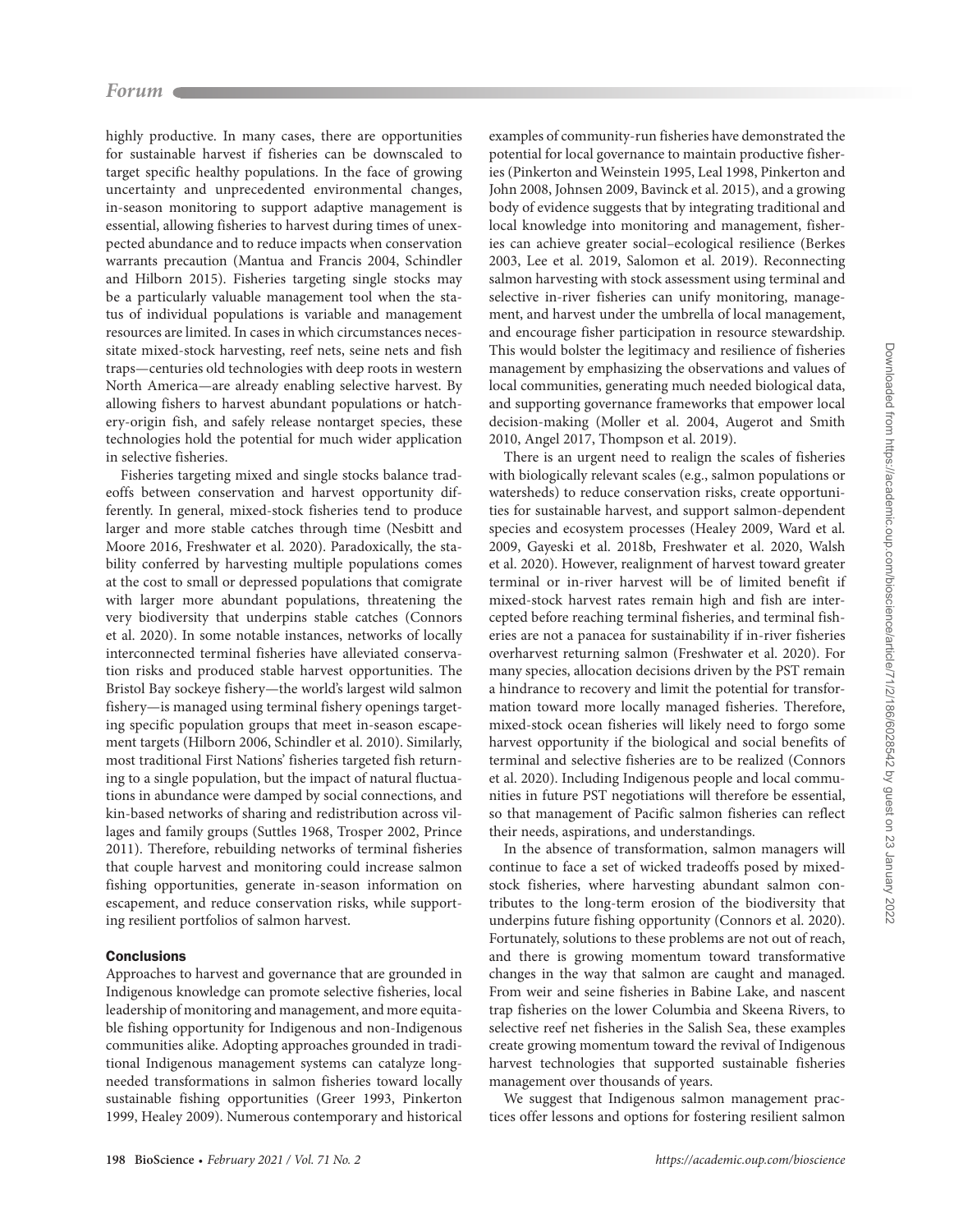**Forum**

fisheries as socioecological systems. Salmon possess biological traits that confer a remarkable ability to cope and recover from change (Waples et al. 2008, Healey 2009, Schindler et al. 2010). However, salmon are a part of a rapidly evolving socioecological system that has, at times, shown low resilience as evidenced by collapsed populations and fisheries (Gustafson et al. 2007, Bottom et al. 2009, Walters et al. 2019). Stories of Indigenous mismanagement or periods of scarcity, and contemporary examples of dysfunctional cogovernance do suggest the importance of not overeulogizing Indigenous management. However, from an empirical perspective, Indigenous salmon fisheries persisted for thousands of years, which speaks to their overall long-term resilience (e.g., Cannon and Yang 2006, Campbell and Butler 2010). Indigenous salmon management systems exhibit many of the principles that can promote resilience in social–ecological systems (Biggs et al. 2015). For instance, by fishing and managing at the scale of a single river traditional fisheries maintained biological diversity and limited the geographic scope of harvest impacts, garnered broad participation, and created diverse interconnected systems of governance. Indigenous fishery management is also grounded in multigenerational understanding of the links between salmon, people, and ecosystems, promoting adaptive learning that has fostered resilient human–salmon relationships for thousands of years.

Amid rapid and deep-rooted changes in ecosystems and fisheries, 10,000 years of Indigenous stewardship knowledge and growing scientific consensus tell us that revitalizing Indigenous systems of harvest and resource governance should be an urgent priority. Broader application of terminal and selective fishing technologies can help rebuild resilient locally managed salmon fisheries, and in doing so contribute to long-needed shifts in the balance of power, legitimacy, and opportunity in salmon fisheries. With humility and in a spirit of collaboration let us work together to bringing the story of salmon fisheries full circle, supporting the revitalization of Indigenous management systems that formerly supported sustainable fisheries for millennia. In doing so we will move closer to a goal shared by many Pacific Northwesterners; that wild salmon remain at the foundation of North Pacific cultures and ecosystems for generations to come.

## Acknowledgments

The authors would like to acknowledge that the knowledge that underpins much of this article was provided by Indigenous knowledge holders from communities around the Pacific Rim. The commitment of Indigenous peoples to the transmission of their cultural knowledge within and beyond their own communities makes this work possible, and we are eternally grateful for their generosity and dedication. We would also like to thank the many community leaders, researchers, funders, and community members who have made the projects we highlight possible. Finally, we would like to thank the three anonymous reviewers for

their thoughtful and constructive feedback on the draft manuscript. Will Atlas was funded by a MITACs Accelerate post-doctoral fellowship (IT14901), and Jonathan Moore is supported by the Liber Ero Foundation.

#### Supplemental material

Supplemental data are available at [BIOSCI](http://https://academic.oup.com/bioscience/article-lookup/doi/10.1093/biosci/biaa144#supplementary-data) online.

#### References cited

- Adkinson MD, Finney BP. 2003. The long-term outlook for salmon returns to Alaska. Alaska Fisheries Research Bulletin 10: 83–94.
- Alfred GT. 2009. Colonialism and state dependency. International Journal of Aboriginal Health 5: 42–60.
- Aguilar G. 2005. When the River Ran Wild! Indian Traditions on the Mid-Columbia and the Warm Springs Reservation. Oregon Historical Society Press.
- Alexander RF, Link MR. 2001. The 1999 Fishwheel Project on the Nass River, BC. Canadian Manuscript Report of Fisheries and Aquatic Sciences no. 2616.
- Amoss PT. 1987. The fish that god gave us: The first salmon ceremony revived. Arctic Anthropology 24: 56–66.
- Angel ED. 2017. The unmaking of the Skeena River salmon fisheries as a social–ecological system. PhD dissertation. Simon Fraser University, Burnaby, Canada.
- Anderson EN. 1996. Ecologies of the heart: Emotion, belief, and the environment. Oxford University Press.
- Arnold D. 2011. The fishermen's frontier: People and salmon in Southeast Alaska. University of Washington Press.
- Artelle KA, Stephenson J, Bragg C, Housty JA, Housty WG, Kawharu M, Turner NJ. 2018. Values-led management: The guidance of place-based values in environmental relationships of the past, present, and future. Ecology and Society 23: 35.
- Artelle KA, Zurba M, Bhattacharrya J, Chan DE, Brown K, Housty J, Moola F. 2019. Supporting resurgent Indigenous-led governance: A nascent mechanism for just and effective conservation. Biological Conservation 240: 108284.
- Atlas WI, Housty WG, Béliveau A, DeRoy D, Callegari G, Reid M, Moore JW. 2017. Ancient fish weir technology for modern stewardship: Lessons from community-based salmon monitoring. Ecosystem Health and Sustainability 3: 1341284.
- Atlas WI, Seitz KM, Jorgenson JWN, Millard-Martin B, Housty WG, Ramos-Espinoza D Burnett, NJ, Reid, M, Moore, JW. 2020. Thermal sensitivity and flow-mediated migratory delays drive climate risk for coastal sockeye salmon. FACETS In Press.
- Augerot X, Smith CL. 2010. Comparative resilience in five north Pacific regional salmon fisheries. Ecology and Society 15: 3.
- Ban NC, Frid A, Reid M, Edgar B, Shaw D, Siwallace P. 2018. Incorporate Indigenous perspectives for impactful research and effective management. Nature Ecology and Evolution 2: 1680–1683.
- Ban NC, Wilson E, Neasloss D. 2019. Strong historical and ongoing indigenous marine governance in the northeast Pacific Ocean: A case study of the Kitasoo/Xai'xais First Nation. Ecology and Society 24: 10.
- Baird S. 1875. The salmon fisheries of Oregon. The Oregonian. 3 March 1875.
- Bavinck M, Jentoft S, Pascual-Fernández JJ, Marciniak B. 2015. Interactive coastal governance: The role of pre-modern fishery organizations in improving governability. Ocean and Coastal Management 117: 52–60.
- [BCWSAB] BC Wild Salmon Advisory Board. 2018. Options for a Madein-BC Wild Salmon Strategy. BCWSAB.
- Beacham TD, Wallace C, Jonsen K, McIntosh B, Candy JR, Willis D, Lynch C, Withler RE. 2020. Insights on the concept of indicator populations derived from parentage-based tagging in a large-scale coho salmon application in British Columbia, Canada. Ecology and Evolution 10: 6461–6476. doi: 10.1002/ece3.6383.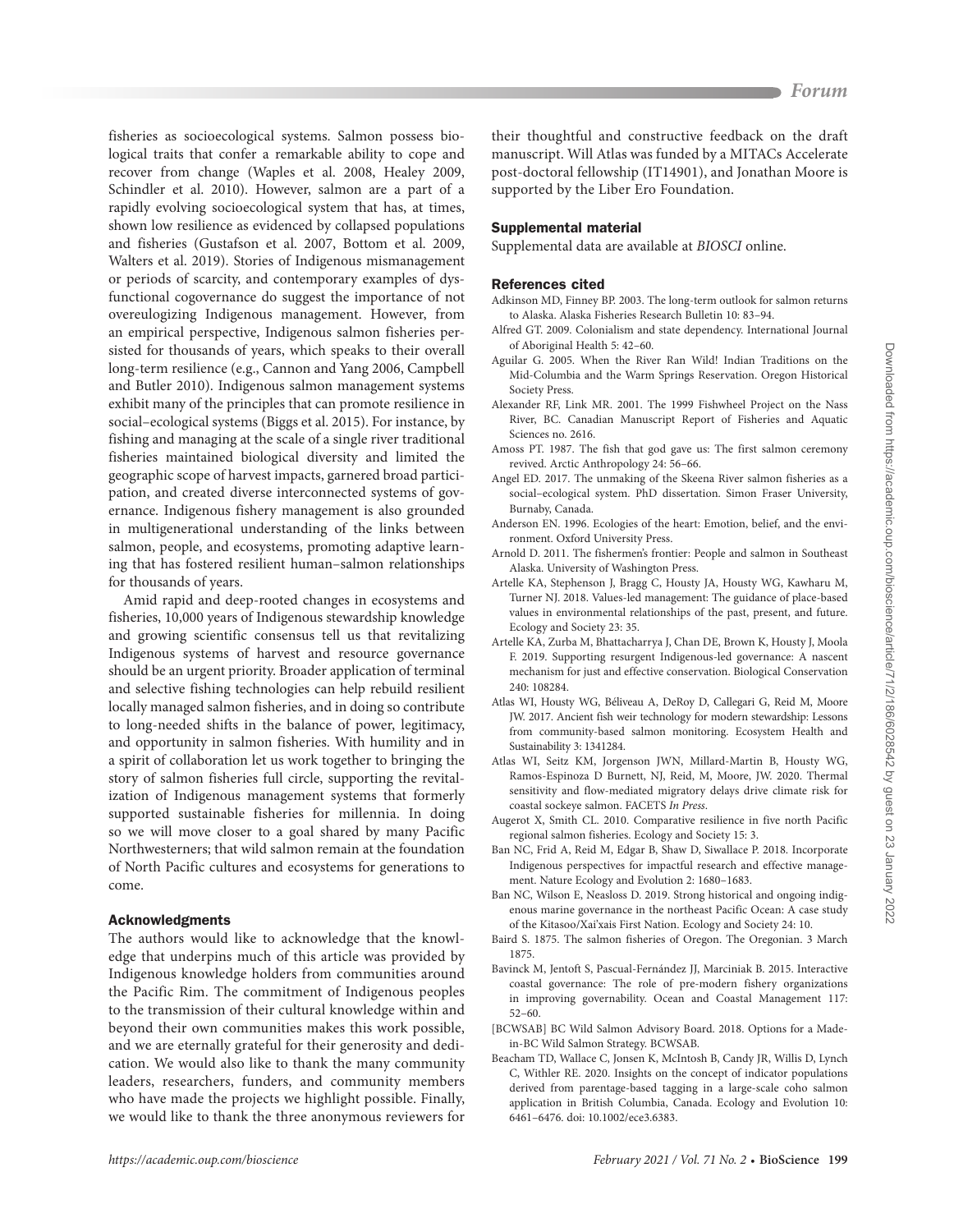- Bennett EM, et al. 2016. Bright spots: Seeds of a good Anthropocene. Frontiers in Ecology and the Environment 14: 441–448. doi: 10.1002/ fee.1309.
- Berger PA. 1982. Northwest Coast traditional salmon fisheries: Systems of resource use. Master's thesis. University of British Columbia, Vancouver, Canada.
- Berkes F, Colding J, Folke C. 2000. Rediscovery of traditional ecological knowledge as adaptive management. Ecological Applications 10: 1251–1262.
- Berkes F. 2003. Alternatives to conventional management: Lessons from small-scale fisheries. Environments 31: 5–20.
- Berkes F. 2012. Sacred Ecology: Traditional Ecological Knowledge and Resource Management, 2nd ed. Taylor and Francis.
- Beveridge R, Moody M, Murray G, Dairmont C, Pauly B. 2020. The Nuxalk Sputc Eulachon project: Strengthening Indigenous management authority through community-driven research. Marine Policy 119: 103971.
- Biggs R, Schlüter M, Schoon ML, eds. 2015. Principles for Building Resilience: Sustaining Ecosystem Services in Social–Ecological Systems. Cambridge University Press.
- Bishop CA. 1987. Coast–interior exchange: The origins of stratification in North-western North America. Arctic Anthropology 24: 72–83.
- Bjorndal KA, Knapp G, Lem A. 2003. Salmon, a study of global supply and demand. FAO GLOBEFISH Fishery Industries Division. GLOBEFISH Research Series vol. 73.
- Boas F. 1932. Bella Bella tales. American Folklore Society.
- Bottom DL, Jones KK, Simenstad CA, Smith CA. 2009. Reconnecting social and ecological resilience in salmon ecosystems. Ecology and Society 14: 5.
- Boxberger DL. 1989. To Fish in Common: The Ethnohistory of Lummi Indian Salmon Fishing. University of Nebraska Press.
- Brown D. 2005. Salmon Wars: The Battle for the West Coast Salmon Fishery. Harbour.
- Brown F, Brown K. 2009. Staying the Course, Staying Alive: Coastal First Nations Fundamental Truths: Biodiversity, Stewardship, and Sustainability. Biodiversity BC.
- Buschmann C. 1903. Trap Fishing. Pacific Fisherman 1903 yearbook.
- Cajete G. 1999. Native Science: Natural Laws of Interdependence. Clear Light.
- Cajete G. 2018. Native science and sustaining Indigenous communities. Pages 15–26 in Nelson MK, Shilling D, eds. Traditional Ecological Knowledge: Learning from Indigenous Practices for Environmental Sustainability. Cambridge Press.
- Caldwell ME, Lepofsky D, Combes G, Washington M, Welch JR, Harper JR. 2012. A Bird's eye view of Northern Coast Salish intertidal resource management features, southern British Columbia, Canada. The Journal of Island and Coastal Archaeology 7: 219–233.
- Campbell SK, Butler VL. 2010. Archaeological evidence for resilience of Pacific Northwest salmon populations and the socioecological system over the last ~7,500 years. Ecology and Society 15: 17.
- Cannon A, Yang DY. 2006. Early storage and sedentism on the Pacific Northwest coast: Ancient DNA analysis of salmon remains from Namu, British Columbia. American Antiquity 71: 123–140.
- Cannon A, Yang DY, Speller C. 2011. Site-specific salmon fisheries on the Central Coast of British Columbia. Pages 57–74 in Moss M, Cannon A, eds. The Archaeology of North Pacific Fisheries. University of Alaska Press.
- Carothers C. 2010. Tragedy of commodification: Displacements in Alutiiq fishing communities in the Gulf of Alaska. MAST 9: 95–120.
- Carothers C. 2011. Equity and access to fishing rights: Exploring the community quota program in the Gulf of Alaska. Human Organization 70: 213–223.
- Carpenter J, Humchitt C, Eldridge M. 2000. Heiltsuk Traditional Fish Trap Study. Science Council of BC. Reference no. FS99-32.
- [CFN] Coastal First Nations. 2017. A First Nation Fisheries Reconciliation Table with Canada. CFN. [www.coastalfirstnations.ca/wp-content/](http://www.coastalfirstnations.ca/wp-content/uploads/2017/06/CoastalFirstNations_factsheet__FINALX2.pdf) [uploads/2017/06/CoastalFirstNations\\_factsheet\\_\\_FINALX2.pdf.](http://www.coastalfirstnations.ca/wp-content/uploads/2017/06/CoastalFirstNations_factsheet__FINALX2.pdf)
- Chan L, Receveur O, Sharp D, Schwartz H, Ing A, Tikhonov C. 2011. First Nations Food, Nutrition, and Environment Study: Results from British Columbia 2008/2009. University of Northern British Columbia.
- Claxton NX. 2015. To Fish as Formerly: A Resurgent Journey Back to the Saanich Reef Net Fishery. PhD dissertation. University of Victoria, Victoria, British Columbia, Canada.
- Claxton NX, Price J. 2020. Whose Land is it? Rethinking sovereignty in British Columbia. BC Studies 204: 115–138.
- Cobb JN. 1921. Pacific Salmon Fisheries. US Bureau of Fisheries. Document no. 902.
- Connors BM, Atlas WI, Melymick C, Moody M, Moody J, Frid A. 2019. Evaluating conservation risk and uncertainty in recovery prospects for a collapsed and culturally important sockeye salmon population. Marine and Coastal Fisheries: Dynamics, Management and Ecosystem Science 11: 423–436.
- Connors BM, Stanton B, Coggins L, Walters C, Jones M, Gwinn D, Catalano M, Fleischman S. 2020. Incorporating harvest–population diversity trade-offs into harvest policy analyses of salmon management in large river basins. Canadian Journal of Fisheries and Aquatic Sciences 77: 1076–1089.
- Connors K, Jones E, Kellock K, Hertz E, Honka L, Belzile J. 2018. BC Central Coast: A Snapshot of Salmon Populations and Their Habitats. Pacific Salmon Foundation.
- Collins JW. 1888. Report on the fisheries of the Pacific Coast of the United States. Report of Commissioner of Fish and Fisheries.
- Copes P. 2000. Aboriginal fishing rights and salmon management in British Columbia: Matching historical justice with the public interest. Pages 75–91 in Knudsen EE, Steward CR, McDonald DD, Williams JE, Reiser DW, eds. Sustainable Fisheries Management: Pacific Salmon. CRC Press.
- Corsiglia J, Snively G. 1997. Knowing home: Nisga'a traditional knowledge and wisdom improve environmental decision making. Alternatives Journal 23: 22–25.
- Cox-Rogers S, Spilsted B. 2012 Update assessment of sockeye salmon production from Babine Lake, British Columbia. Canadian Technical Report of Fisheries and Aquatic Sciences no. 2956.
- Craig JA, Hacker RL. 1940. The history and development of the fisheries of the Columbia River. Bulletin of the Bureau of Fisheries 49: 133–216.
- Croes DR. 1995. The Hoko River Archaeological Site Complex: The Wet/ Dry Site 4SCA213, 3,000–1,700 B.P. Washington State University Press.
- Curran D, Kung E, Slett, ĞM. 2020. Gvilás and Snəwayəł: Indigenous laws, economies, and relationships with place speaking to state extractions. South Atlantic Quarterly 119: 215–241.
- Daly EA, Brodeur RD, Auth TD. 2017. Anomalous ocean conditions in 2015: Impacts on spring Chinook salmon and their prey field. Marine Ecology Progress Series 566: 169–182.
- Department of Marine and Fisheries Canada 1905. 1876–1920 Annual Reports.
- Easton AN. 1990. The archaeology of Straits Salish reef netting: Past and future research strategies. Northwest Anthropological Research Notes 242: 161–177.
- Earle TK, Ericson JE. 1977 Exchange systems in archeological perspective. Pages 3–14 in Earle TK, Ericson JE, eds. Exchange systems in prehistory. Academic Press.
- Eckert LE, Ban NC, Tallio SC, Turner N. 2018. Linking marine conservation and Indigenous cultural revitalization: First Nations free themselves from externally imposed social–ecological traps. Ecology and Society 23: 23.
- English K, Peacock D, Challenger W, Noble C, Beveridge I, Robichaud D, Beach K, Hertz E, Connors K. 2018. North and Central Coast Salmon Escapement, Catch, Run Size and Exploitation Rate Estimates for Each Salmon Conservation Unit for 1954–2017. Pacific Salmon Foundation.
- Fisher AH. 2004. Tangled nets: Treaty rights and tribal identities at Celilo Falls. Oregon Historical Quarterly 105: 178–211.
- Fisheries and Oceans Canada. 2019a. Pacific Region—Integrated Fisheries Management Plan—June 1 2019—May 31 2020. Salmon Northern BC.
- Fisheries and Oceans Canada. 2019b. Post-season review for the North and Central Coast of British Columbia. Fisheries and Oceans Canada.
- Fiske JA, Patrick B. 2000. Cis Dideen Kat: When the Plumes Rise, the Way of the Lake Babine Nation. UBC Press.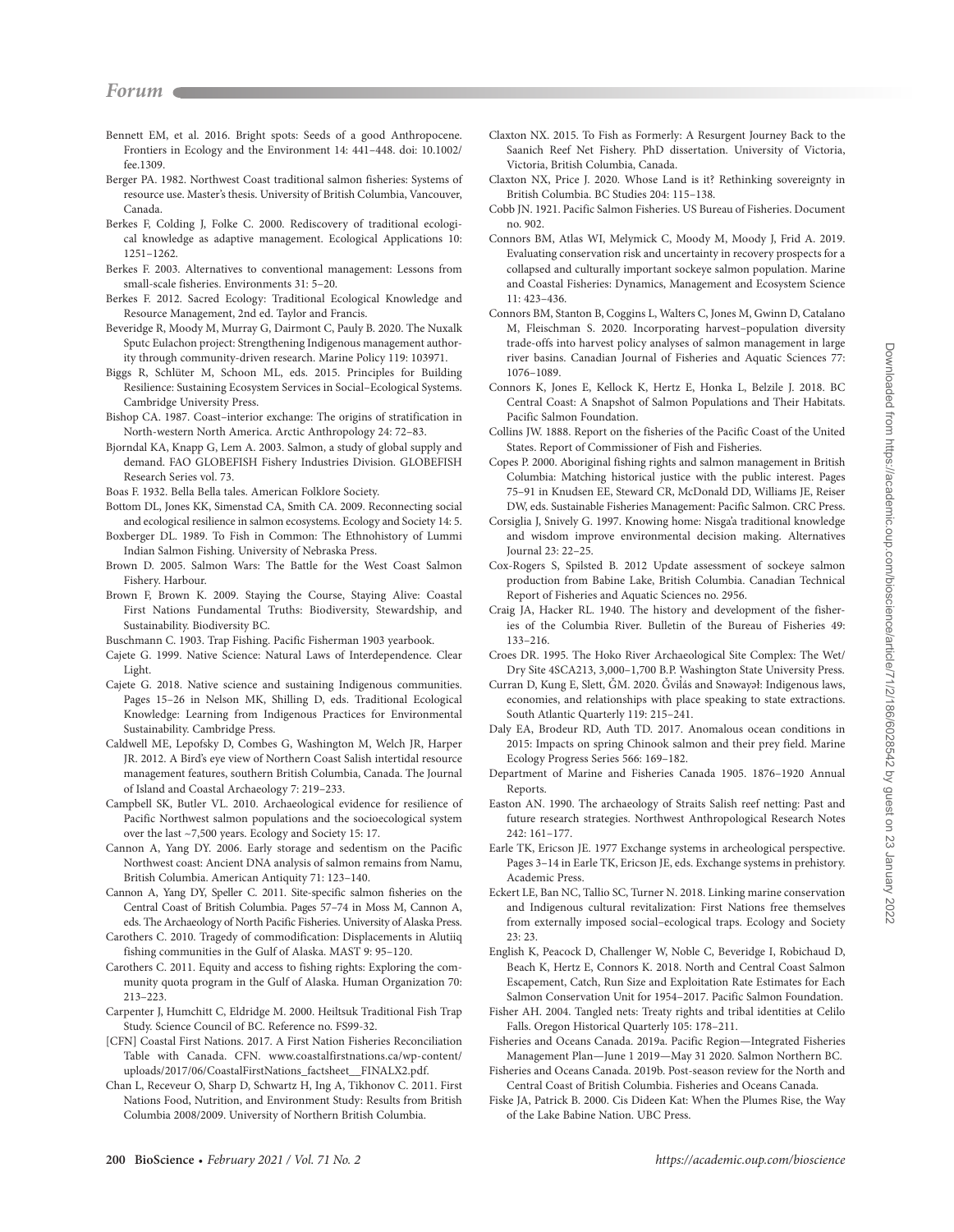- Freshwater C, Holt KR, Huang AM, Holt CA. 2020. Benefits and limitations of increasing the stock-selectivity of Pacific salmon fisheries. Fisheries Research 226: 105509.
- Frid A, McGreer M, Stevenson A. 2016. Rapid recovery of Dungeness crab within spatial fishery closures declared under indigenous law in British Columbia. Global Ecology and Conservation 6: 48–57.
- Frölicher TL, Laufkötter C. 2018. Emerging risks from marine heat waves. Nature Communications 9: 650.
- Garnett ST, et al. 2018. A spatial overview of the global importance of Indigenous lands for conservation. Nature Sustainability 1: 369–374.
- Gauvreau A. 2014. Strategic Land Use and Reserve Design: Inventory of Cultural Features. Heiltsuk Integrated Resource Management Department.
- Gayeski N, MacDuffee M, Stanford JA. 2018a. Criteria for a good catch: A conceptual framework to guide sourcing of sustainable salmon fisheries. FACETS 3: 300–314.
- Gayeski NJ, Stanford JA, Montgomery DR, Lichatowich J, Peterman RM, Williams RN. 2018b. Salmon management: Need for a place-based conceptual foundation. Fisheries 43: 303–309.
- Ginetz RMJ. 1977. A review of the Babine Lake development project. Environment Canada Technical Report Series no. PACIT-77-6.
- Glavin T. 1996. Dead Reckoning: Confronting the Crisis in Pacific Fisheries. David Suzuki Foundation, Greystone books.
- Gottesfeld A, Barnes C, Soto C. 2009. Case history of the Skeena Fisheries Commission: Developing aboriginal fishery management capacity in Northern British Columbia. American Fisheries Society Symposium 70: 921–939.
- Grant SCH, MacDonald BL, Winston ML. 2019. State of the Canadian Pacific Salmon: Responses to Changing Climate and Habitats. Fisheries and Oceans Canada. Canadian Technical Report in Fisheries and Aquatic Science no. 3332.
- Greer A. 1993. Local Salmon Management. Department of Fisheries and Oceans.
- Gustafson RG, Waples RS, Myers JM, Weitkamp LA, Bryant GJ, Johnson OW, Hard JJ. 2007. Pacific salmon extinctions: Quantifying lost and remaining diversity. Conservation Biology 21: 1009–1020.
- Hackler JA. 1958. Factors Leading to Social Disorganization among the Carrier Indians at Lake Babine. Master's thesis. San Jose College, San Jose, California.
- Haggan N, Turner NJ, Carpenter J, Jones JT, Mackie Q, Menzies C. 2006. 12,000 Years of Change: Linking Traditional and Modern Ecosystem Science in the Pacific Northwest. Fisheries Centre, University of British Columbia. Working paper no. 2006-02.
- Halupka KC, Wilson MF, Bryant MD, Everest FH, Gharrett AJ. 2003. Conservation of population diversity of Pacific salmon in southeast Alaska. North American Journal of Fisheries Management 23: 1057–1086.
- Harris DC. 2001. Fish, Law, and Colonialism: The Legal Capture of Salmon in British Columbia. University of Toronto Press.
- Healey MC. 2009. Resilient salmon, resilient fisheries for British Columbia, Canada. Ecology and Society 14: 2.
- Herse MR, Lyver PO'B, Scott N, McIntosh AR, Coats SC, Gormley AM, Tylianakis JM. 2020. Engaging Indigenous peoples and local communities in environmental management could alleviate scale mismatches in social–ecological systems. BioScience 70: 699–707.
- Higgs R. 1982. Legally induced technical regress in the Washington salmon fishery. Research in Economic History 7: 55–86.
- Hilborn R. 1985. Apparent stock recruitment relationships in mixed stock fisheries. Canadian Journal of Fisheries and Aquatic Sciences 42: 718–723.
- Hilborn R, Quinn TP, Schindler DE, Rogers DE. 2003. Biocomplexity and fisheries sustainability. Proceedings of the National Academy of Sciences 100: 6564–6568.
- Hilborn R. 2006. Fisheries success and failure: The case of Bristol Bay sockeye fishery. Bulletin of Marine Science 78: 487–498.
- Holling CS, Meffe, GK. 1996. Command and control and the pathology of natural resource management. Conservation Biology 10: 328–337.
- Housty WG, Nosen A, Scoville GW, Boulanger J, Jeo RM, Darimont CT, Filardi CE. 2014. Grizzly bear monitoring by the Heilstuk people as a crucible for First Nation conservation practice. Ecology and Society 19: 70.
- Islam SU, Déry SJ, Werner AT. 2017. Future climate change impacts on snow and water resources in the Fraser River Basin, British Columbia. Journal of Hydrometeorology 18: 474–494.
- Johnsen DB. 2009. Salmon, science, and reciprocity on the Northwest Coast. Ecology and Society 14: 43.
- Johnson D, Chapman W, Schoning TR. 1948. The Effects on Salmon Populations of the Partial Elimination of Fixed Fishing Gear on the Columbia River in 1935. Oregon Fish Commission.
- Johnson Gottesfeld LM. 1994. Conservation, territory, and traditional beliefs: An analysis of Gitksan and Wet'suwet'en subsistence, Northwest British Columbia, Canada. Human Ecology 22: 443–464.
- Jones JT. 2000. "We looked after all the salmon streams" Traditional Heiltsuk Cultural Stewardship of Salmon Streams: A Preliminary Assessment. Master's thesis. University of Victoria, Victoria, Canada.
- Katz J, Moyle PB, Quiñones RM, Israel J, Purdy S. 2013. Impending extinction of salmon, steelhead, and trout (Salmonidae) in California. Environmental Biology of Fishes 96: 1169–1186.
- King L. 2004. Competing knowledge systems in the management of fish and forests in the Pacific Northwest. International Environmental Agreements 4: 161–177.
- Kitasoo/Xai'xais First Nation. 2018. Kitasoo/Xai'xais management plan for Pacific herring. Kitasoo/Xai'xais First Nation. [klemtu.com/wp-content/](http://www.klemtu.com/wp-content/uploads/2018/05/KX-Herring-Mgmt-Plan-Jan-2018-final.pdf) [uploads/2018/05/KX-Herring-Mgmt-Plan-Jan-2018-final.pdf.](http://www.klemtu.com/wp-content/uploads/2018/05/KX-Herring-Mgmt-Plan-Jan-2018-final.pdf)
- Knight S. 2000. Salmon recovery and the Pacific Salmon Treaty. Ecology Law Quarterly 27: 885–908.
- Langdon SJ. 2006. Tidal pulse fishing: Selective traditional Tlingit salmon fishing techniques on the West Coast of Prince of Wales Archipelago. Pages 22–46 in Menzies CR, ed. Traditional Ecological Knowledge and Natural Resource Management. University of Nebraska Press.
- Langdon SJ. 2015. Forgone harvests and neoliberal policies: Creating opportunities for rural, small-scale, community-based fisheries in southern Alaskan coastal villages. Marine Policy 61: 347–355.
- Leal DR. 1998. Community-run fisheries: Avoiding the "tragedy of the commons." Population and Environment 19: 225–245.
- Lee LC, Reid M, Jones R, Winbourne J, Rutherford M, Salomon AK. 2019. Drawing on indigenous governance and stewardship to build resilient coastal fisheries: People and abalone along Canada's northwest coast. Marine Policy 109: 103701.
- Lepofsky D, Caldwell M. 2013. Indigenous marine resource management on the Northwest Coast of North America. Ecological Processes 2: 12.
- Lertzman K. 2009. The paradigm of management, management systems, and resource stewardship. Journal of Ethnobiology 29: 339–358.
- Letham B, Martindale A, Brown T, Ames KM. 2015. Holocene settlement history of the Dundas Islands Archipelago, Northern British Columbia. BC Studies 187: 51–87.
- Lichatowich J. 1999. Salmon Without Rivers. Island Press.
- Link MR, English KK. 1998. Aboriginal fisheries and a sustainable future: A case study from an agreement with the Nisga'a nation in British Columbia. Pages 149–161 in Pitcher TJ, Pauly D, Hart PJB, eds. Reinventing Fisheries Management. Springer Netherlands. https://doi. org/10.1007/978-94-011-4433-9\_10.
- Link MR, English KK. 2000. Long-term sustainable monitoring of Pacific salmon populations using fishwheels to integrate harvesting, management and research. Pages 667–674 in Knudsen EE, Steward CR, McDonald DD, Williams JE, Reiser DW, eds. Sustainable Fisheries Management: Pacific Salmon. CRC Press.
- Losey R. 2010. Animism as a means of exploring archaeological fishing structures on Willapa Bay, Washington, USA. Cambridge Archaeological Journal 20: 17–32.
- Lummi Tribal Archives. 1894. Letter from the Lummi to the Commissioner of Indian Affairs. 22 September 1894.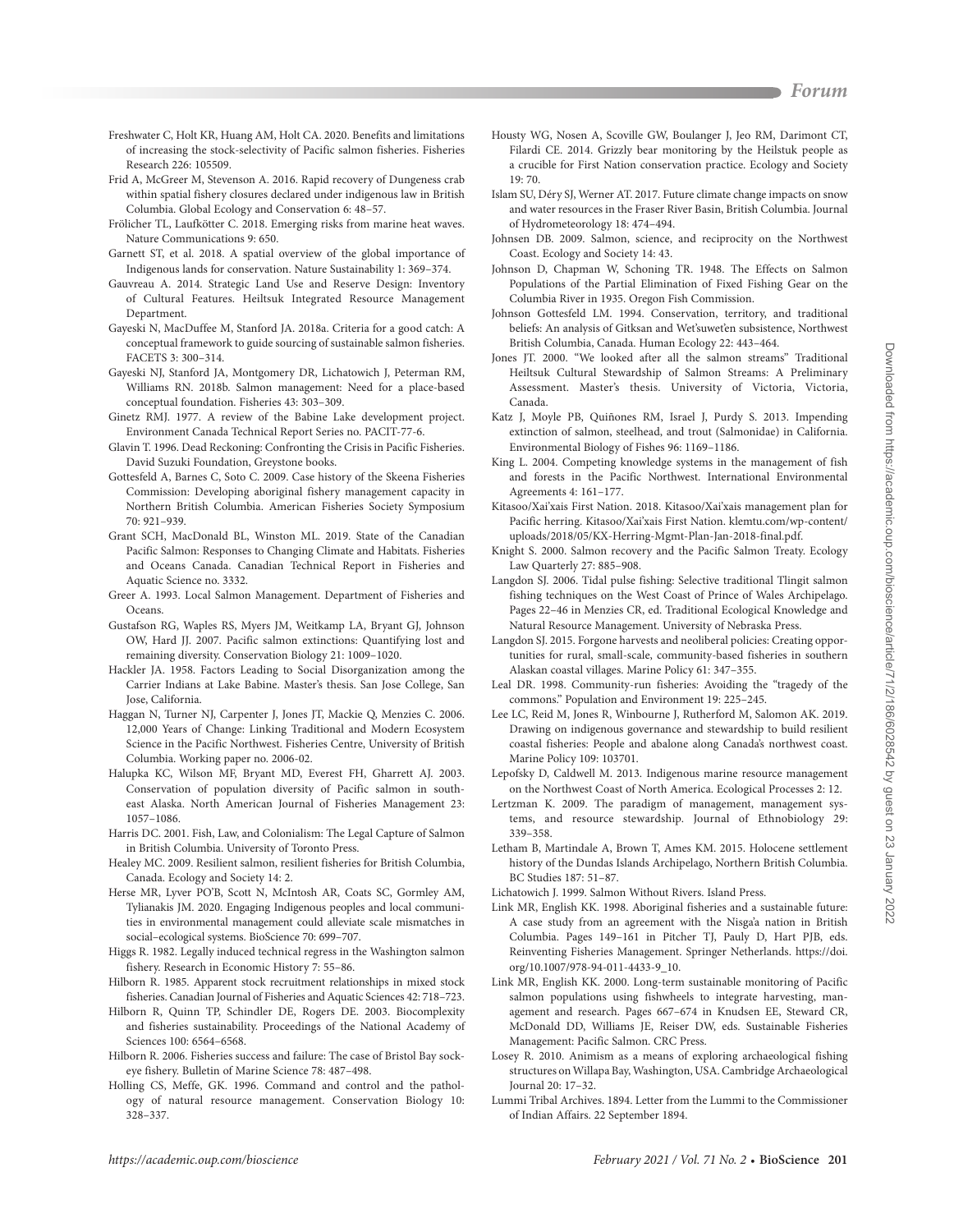- Mack T, Youngman A. 2020. Ts'eman Te?osh. www.trevormack.ca/ tseman-teosh.
- Mantua NJ, Francis RC. 2004. Natural climate insurance for Pacific Northwest salmon and salmon fisheries: Finding our way through the entangled bank. American Fisheries Society Symposium 43: 121–134.
- Malick MJ, Cox SP. 2016. Regional-scale declines in productivity of pink and chum salmon stocks in western North America. PLOS ONE 11: e0146009.
- Malick MJ, Rutherford MB, Cox SP. 2017. Confronting challenges to integrating Pacific salmon into ecosystem-based management policies. Marine Policy 85: 123–132.
- Martin I. 2008. Resilience in lower Columbia River salmon communities. Ecology and Society 13: 23.
- Marushka L, Kenny T, Batai M, Cheung WWL, Fediuk K, Golden CD, Salomon AK, Sadik T, Weatherdon LV, Chan HM. 2019. Potential impacts of climate-related decline of seafood harvest on nutritional status of coastal First Nations in British Columbia, Canada. PLOS ONE 14: e0211473.
- Mathews DL, Turner NJ. 2017. Ocean cultures: Northwest coast ecosystems and indigenous management systems. Pages 169–206 in Levin PS, Poe MR, eds. Conservation for the Anthropocene ocean. Interdisciplinary Science in Support of Nature and People. Elsevier.
- McKinnell SM, Wood CC, Rutherford DT, Hyatt KD, Welch DW. 2001. The demise of Owikeno Lake sockeye salmon. North American Journal of Fisheries Management 21: 774–791.
- Meehan WR. 1961. Use of a fishwheel in salmon research and management. Transactions of the American Fisheries Society 90: 490–494.
- Meengs CC, Lackey RT. 2005. Estimating the size of historical Oregon salmon runs. Reviews in Fish Biology 13: 51–66.
- Meggs G. 1991. Salmon: The Decline of the British Columbia Fishery. Douglass and McIntyre.
- Menzies CR. ed. 2006. Traditional Ecological Knowledge and Natural Resource Management. University of Nebraska Press.
- Menzies CR, Butler CF. 2007. Returning to selective fishing through Indigenous fisheries knowledge: The example of K'moda, Gitxaała Territory. American Indian Quarterly 31: 441–464.
- Miller RR. 2010. Is the past present? Historical splash-dam mapping and stream disturbance detection in the Oregon Coastal Province. Master's thesis. Oregon State University, Corvallis, Oregon.
- Ministry of Justice. 2016. Review of Ethnographic and Historical Sources, volume 1: Cultural Context and Social Organization Prepared for Lax Kw'alaams and Metlakatla First Nations. Aboriginal Research Division. Report no. 1.
- Moller H, Berkes F, Lyver PO, Kislalioglu M. 2004. Combining science and traditional knowledge: Monitoring populations for co-management. Ecology and Society 9: 2.
- Moore JW, Carr-Harris C, Gottesfeld AS, MacIntyre D, Radies D, Cleveland M, Barnes C, Joseph W, Williams G, Gordon J, Shepert B. 2015. Selling First Nations down the river. Science 349: 596. https://doi.org/10.1126/ science.349.6248.596-a.
- Moss ML, Erlandson JM, Stuckenrath R. 1990. Wood stake weirs and salmon fishing on the Northwest Coast: Evidence from southeast Alaska. Canadian Journal of Archaeology 14: 143–158.
- Morishima GS, Henry KA. 2000. The history and status of Pacific Northwest Chinook and coho salmon ocean fisheries and prospects for sustainability. Pages 219–235 in Knudsen EE, Steward CR, McDonald DD, Williams JE, Reiser DW, eds. Sustainable Fisheries Management: Pacific Salmon. CRC Press.
- Morris JFT, Trudel M, Thiess ME, Sweeting RM, Fisher J, Hinton SA, Fergusson EA, Orsi JA, Farley Jr. EV, Welch DW. 2007. Stock-specific migrations of juvenile coho salmon derived from coded-wire tag recoveries on the continental shelf of Western North America. American Fisheries Society Symposium 57: 81–104.
- Moss ML, Erlandson JM. 1998. A comparative chronology of Northwest Coast fishing features. Pages 180–198 in Bernick K, ed. Hidden Dimensions: The Cultural Significance of Wetland Archaeology. UBC Press.
- Moss ML. 2013. Fishing traps and weirs on the Northwest Coast of North America: New approaches and new insights. Pages 323–338 in Menotti F, O'Sullivan A, eds. The Oxford Handbook of Wetland Archaeology. Oxford University Press.
- Muckle RJ. 2007. The First Nations of British Columbia: An Anthropological Survey, 2nd ed. UBC Press.
- Nagata M, Miyakoshi Y, Urabe H, Fujiwara M, Sasaki Y, Kasugai K, Torao M, Ando D, Kaeriyama M. 2012. An overview of salmon enhancement and the need to manage and monitor natural spawning in Hokkaido, Japan. Environmental Biology of Fishes 94: 311–323. https://doi. org/10.1007/s10641-011-9882-3.
- Nadasdy P. 2003. Hunters and Bureaucrats: Power, Knowledge, and Aboriginal-State Relations in the Southwest Yukon. UBC Press.
- Nelson MK, Shilling D, eds. 2018. Traditional Ecological Knowledge: Learning from Indigenous Practices for Environmental Sustainability. Cambridge University Press.
- Nesbitt HK, Moore JW. 2016. Species and population diversity in Pacific salmon fisheries underpin indigenous food security. Journal of Applied Ecology 53: 1489–1499. https://doi.org/10.1111/1365-2664.12717.
- Newell D. 1993. Tangled Webs of History: Indians and the Law in Canada's Pacific Coast Fisheries. University of Toronto Press.
- Nisga'a Lisims Government. 2019. Fisheries Management. Nisga'a Lisims Government. www.nisgaanation.ca/fisheries-management.
- [PFMC] Pacific Fishery Management Council. 1978. Final Environmental Impact Statement and Fishery Management Plan for Commercial and Recreational Salmon Fisheries off the Coasts of Washington, Oregon, and California. PFMC.
- [PSC] Pacific Salmon Commission. 2020a. US/Canada Northern Boundary Area 2018 Fisheries Management Report and 2019 preliminary expectation. PSC. Joint Northern Boundary Technical Committee report no. TCNB 20–1.
- [PSC] Pacific Salmon Commission. 2020b. Treaty Between the Government of Canada and the United States of America Concerning Pacific Salmon. PSC. www.psc.org/publications/pacific-salmon-treaty.
- Peterman RM, Dorner B. 2012. A widespread decrease in productivity of sockeye salmon Oncorhynchus nerka populations in western North America. Canadian Journal of Fisheries and Aquatic Sciences 69: 1255–1260. https://doi.org/10.1139/f2012-063.
- Pinkerton E, Weinstein M. 1995. Fisheries that Work: Sustainability through Community-Based Management. David Suzuki Foundation.
- Pinkerton E. 1999. Factors in overcoming barriers to implementing comanagement in British Columia's salmon fisheries. Conservation Ecology 3: 2. https://doi.org/10.5751/ES-00150-030202.
- Pinkerton E, John L. 2008. Creating local management legitimacy. Marine Policy 32: 680–691. https://doi.org/10.1016/j.marpol.2007.12.005.
- Pinkerton E, Angel E, Ladell N, Williams P, Nicolson M, Thokelson J, Clifton H. 2014. Local and regional strategies for rebuilding fisheries management institutions in coastal British Columbia: What components of comanagement are most critical. Ecology and Society 19: 72–86. https://doi.org/10.5751/ES-06489-190272
- Pitman KJ, Wilson SM, Sweeny-Bergen E, Hirshfield P, Beere MC, Moore JW. 2019. Linking anglers, fish, and management in a catch-and-release steelhead trout fishery. Canadian Journal of Fisheries and Aquatic Sciences 76: 1060–1072. https://doi.org/10.1139/cjfas-2018-0080.
- Polfus JL, Manseau M, Simmons D, Neyelle M, Bayha W, Andrew F, Andrew L, Klütsch CFC, Rice K, Wilson P. 2016. Łeghágots'enetę learning together the importance of indigenous perspectives in the identification of biological variation. Ecology and Society 21: 18. https://doi. org/10.5751/ES-08284-210218.
- Price MHH, Connors BM. 2014. Evaluating Relationships between Wild Skeena River Sockeye Salmon Productivity and the Abundance of Spawning Channel Enhanced Sockeye Smolts. PLOS ONE 9: e95718. doi:10.1371/journal.pone.0095718.
- Price MHH, English KK, Rosenberger AG, MacDuffee M, Reynolds JD. 2017. Canada's wild salmon policy: An assessment of conservation progress in British Columbia. Canadian Journal of Fisheries and Aquatic Science 74: 1507–1518. https://doi.org/10.1139/cjfas-2017-0127.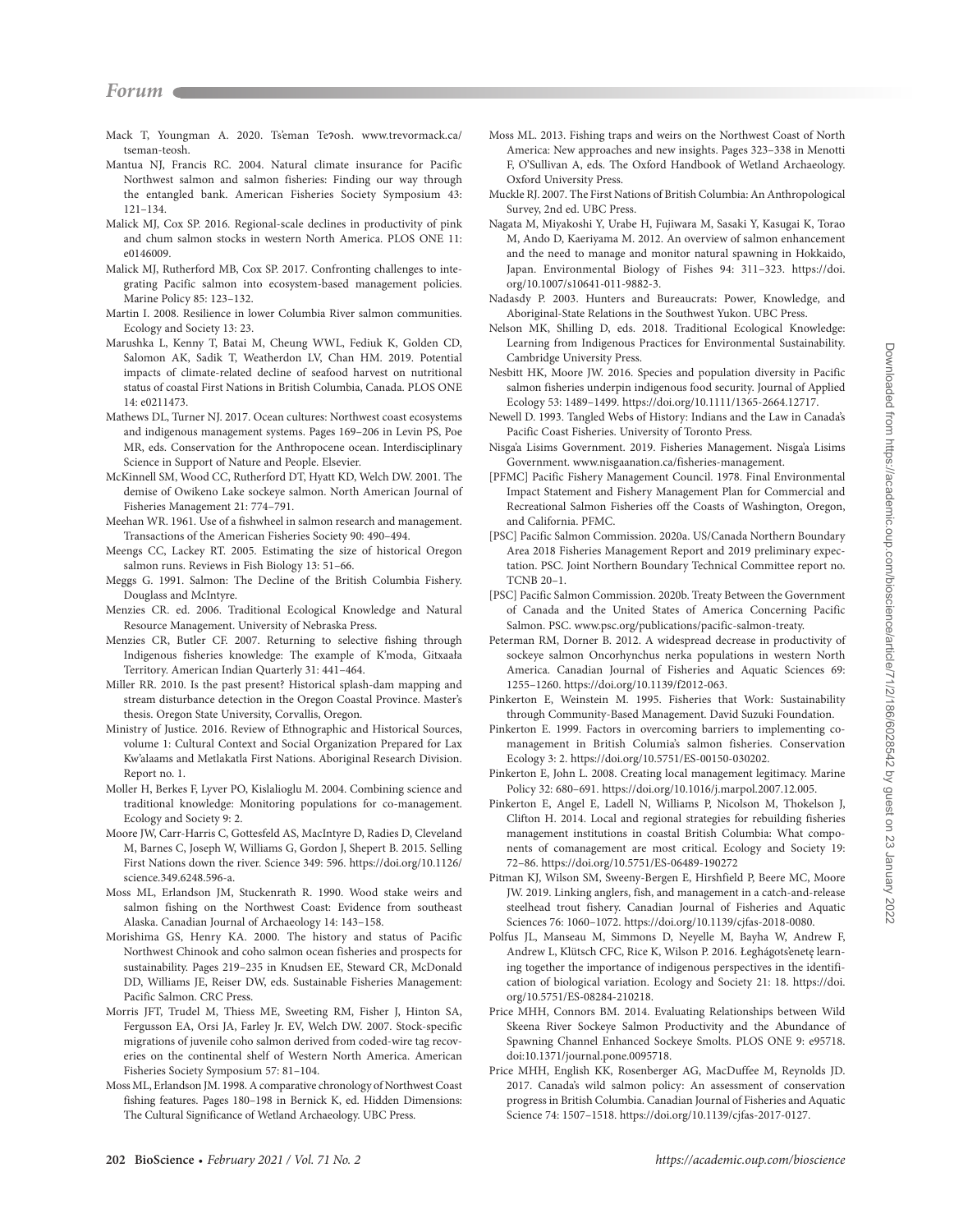- Price MHH, Connors BM, Candy JR, McIntosh B, Beacham TD, Moore JW, Reynolds JD. 2019. Genetics of century-old fish scales reveal population patterns of decline. Conservation Letters 12: e12669. https://doi. org/10.1111/conl.12669.
- Prince P. 2005. Fish weirs, salmon productivity, and village settlement in an Upper Skeena River tributary, British Columbia. Canadian Journal of Archaeology 29: 68–87.
- Prince P. 2011. Riverine salmon harvesting and processing technology in northern British Columbia. Pages 91–109 in Moss M, Cannon A, eds. The Archaeology of North Pacific Fisheries. University of Alaska Press.
- Rabnett K. 2000. The Past into the Present: Cultural Heritage Resources in the Bulkley Timber Supply Area. Ministry of Forests, Bulkley-Cassiar Forest District.
- Raby GD, Donaldson MR, Nguyen VM, Taylor MK, Sopinka NM, Cook KV, Patterson DA, Robichaud D, Hinch SG, Cooke SJ. 2014. Bycatch mortality of endangered coho salmon: Impacts, solutions and aboriginal perspectives. Ecological Applications 24: 1803–1819. https://doi. org/10.1890/13-1885.1.
- Rand PS, Hinch SG, Morrison J, Foreman MGG, MacNutt MJ, Macdonald JS, Healey MC, Farrel AP, Higgs DA. 2006. Effects of river discharge, temperature, and future climates on energetics and mortality of adult migrating Fraser River sockeye salmon. Transactions of the American Fisheries Society 135: 655–667.
- Reid AJ, Eckert LE, Young N, Lane JF, Hinch SG, Darimont CT, Cooke SJ, Ban BC, Marshall AC. 2020. "Two-eyed seeing": An Indigenous framework to transform fisheries research and management. Fish and Fisheries. https://doi.org/10.1111/faf.12516.
- Ricker WE. 1973. Two mechanisms make it impossible to maintain peakperiod yields from stocks of Pacific salmon and other fishes. Journal of the Fisheries Research Board of Canada 30: 1275–1286. https://doi. org/10.1139/f73-207.
- Ricker WE, Smith HD. 1975. A revised interpretation of the history of the Skeena River sockeye salmon Oncorhynchus nerka. Journal of the Fisheries Research Board of Canada 32: 1369–1381. https://doi. org/10.1139/f75-157.
- Ricker WE. 1987. Effects of the fishery and of obstacles to migration on the abundance of Fraser River sockeye salmon Oncorhynchus nerka. Canadian Technical Report of Fisheries and Aquatic Sciences, no. 1522.
- Ritchie M, Angelbeck B. 2020. "Coyote broke the dams": Power, reciprocity, and conflict in fish weir narratives and implications for traditional and contemporary fisheries. Ethnohistory 67: 191–220.
- Salmón E. 2000. Kincentric ecology: Indigenous perceptions of the humannature relationship. Ecological Applications 10: 1327–1332.
- Salomon AK, Quinlan AE, Pang GH, Okamoto DK, Vazquez-Vera L. 2019. Measuring social–ecological resilience reveals opportunities for transforming environmental governance. Ecology and Society 24: 16.
- Schindler DE, Hilborn R, Chasco B, Boatright CP, Quinn TP, Rogers LA, Webster MS. 2010. Population diversity and the portfolio effect in an exploited species. Nature 465: 609–612.
- Schindler DE, Hilborn R. 2015. Prediction, precaution, and policy under global change. Science 347: 953–954.
- Schuster R, Germain RR, Bennett JR, Reo NJ, Arcese P. 2019. Vertebrate biodiversity on indigenous-managed lands in Australia, Brazil, and Canada equals that in protected areas. Environmental Science and Policy 101: 1–6.
- Sexton EK, et al. 2020. Canada's mines pose transboundary risks. Science 368: 376–377.
- Service CN, Adams MS, Artelle KA, Paquet P, Grant LV, Darimont CT. 2014. Indigenous knowledge and science unite to reveal spatial and temporal dimensions of distributional shift in wildlife of conservation concern. PLOS ONE 9: e101595.
- Shelton AO, Satterthwaite WH, Ward E, Feist BE, Burke BJ. 2019. Using hierarchical models to estimate stock-specific and seasonal variation in ocean distribution, survivorship, and aggregate abundance of fall run Chinook salmon. Canadian Journal of Fisheries and Aquatic Sciences 76: 95–108.
- Smethurst NH. 2014. Inscribed on the Landscape: Stories of Stone Traps and Fishing in Laxyuup Gitxaała. Master's thesis. University of British Columbia, Vancouver, Canada.
- Snively G, Corsiglia J. 2001. Discovering Indigenous science: Tmplications for science education. Science Education 85: 6–34.
- Steel JR. 2020. Colonial Displacement of Traditional Fisheries Management: Consequences for Food-Insecurity, perceptions, and stewardship practices in Indigenous salmon fisheries. Master's thesis. University of Akureyri, Ísafjörður, Iceland.
- Stewart H. 1977. Indian Fishing: Early Methods on the Northwest Coast. Douglas and MacIntyre.
- Stone L. 1892. A national salmon park. Transactions of the 21st Annual Meeting of the American Fisheries Society 21: 149–162.
- Suttles W. 1968. Coping with abundance: Subsistence on the Northwest coast. Pages 56–69 in Lee RB, Devore I, eds. Man the Hunter. Alsine.
- Swezey SL, Heizer RF. 1977. Ritual management of salmonid fish resources in California. The Journal of California Anthropology 4: 6–29.
- Tabarev AV. 2011. Blessing the salmon: Archaeological evidences of the transition to intensive fishing in the final paleolithic, maritime region, Russian far east. Pages 105–116 in Bicho NF, Haws JA, Davis LG, eds. Trekking the Shore: Changing Coastlines and the Antiquity of Coastal Settlement. Springer.
- Taylor JE. 1999. Making Salmon: An Environmental History of the Northwest Fisheries Crisis. University of Washington Press.
- Thomassen H, ed. 1994. Bella Coola Man: More Stories of Clayton Mack. Harbour Publishing.
- Thompson K-L, Reece N, Robinson N, Fisher H-J, Ban NC, Picard C. 2019. "We monitor by living here": Community-driven actualization of a social–ecological monitoring program based in the knowledge of Indigenous harvesters. FACETS 4: 293–314.
- Thompson K-L, Lantz TC, Ban NC. 2020. A review of Indigenous knowledge and participation in environmental monitoring. Ecology and Society 24: 10.
- Trosper RL. 2002. Northwest coast indigenous institutions that supported resilience and sustainability. Ecological Economics 41: 329–344.
- Tuohy AM, Skalski JR, Gayeski NJ. 2019. Survival of salmonids from an experimental commercial fish trap. Fisheries 44: 423–432.
- Tuohy AM, Skalski JR, Jorgenson A. 2020. Modified commercial fish trap to help eliminate salmonid bycatch mortality. North American Journal of Fisheries Management 40: 1239–1251.
- Turner NJ, Ignace MB, Ignace R. 2000. Traditional ecological knowledge and wisdom of aboriginal peoples in British Columbia. Ecological Applications 10: 1275–1287.
- Turner NJ, Berkes F. 2006. Coming to understanding: Developing conservation through incremental learning. Human Ecology 34: 495–513.
- Turner NJ. 2014. Ancient Pathways, Ancestral Knowledge: Ethnobotany and Ecological Wisdom of Indigenous Peoples of Northwestern North America. McGill-Queen's University Press.
- [UCUT]Upper Columbia United Tribes. 2020. Tribal Salmon Management, Harvesting and Sharing. UCUT. ucut.org/fish/ tribal-salmon-management-harvesting-sharing.
- Vierros MK, et al. 2020. Considering Indigenous peoples and local communities in governance of the global ocean commons. Marine Policy 119: 104039.
- Walens S. 1981. Feasting with Cannibals: An Essay on Kwakuitl Cosmology. Princeton University Press.
- Walsh JC, Pendray JE, Godwin SC, Artelle KA, Kindsvater HK, Field RD, Harding JN, Swain NR, Reynolds JD. 2020. Relationships between Pacific salmon and aquatic and terrestrial ecosystems: Implications for ecosystem-based management. Ecology 101: e03060.
- Walters CJ, Lichatowich JA, Peterman RM, Reynolds JD. 2008. Report of the Skeena Independent Science Review Panel. Report to the Canadian Department of Fisheries and Oceans and the British Columbia Ministry of the Environment.
- Walters CJ, English K, Korman J, Hilborn R. 2019. The managed decline of British Columbia's commercial salmon fishery. Marine Policy 101: 25–32.